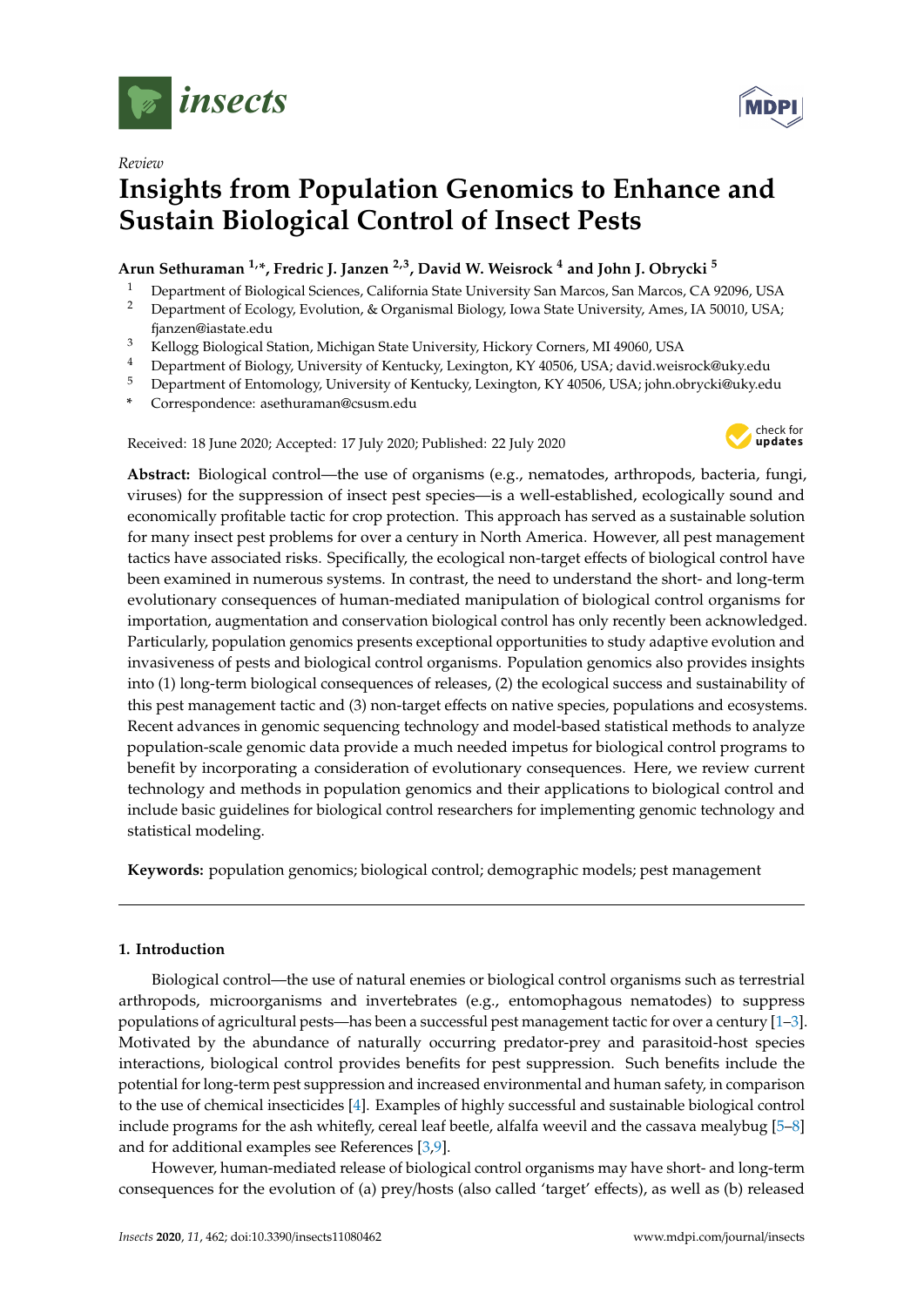populations of biological control organisms, (c) native (resident) populations, that may compete with released biological control organisms and (d) associated endosymbiont/microbial diversity (collectively termed as 'non-target' effects) which could detrimentally affect other species that interact with the biological control organisms [\[10\]](#page-13-6). At the ecological level, both target and non-target effects of biological control have been studied broadly in the context of efficacy and efficiency of control strategies [\[3\]](#page-13-1). Such examples include species interactions and resource competition [\[11\]](#page-13-7), host-pathogen interactions and interactions of biological control organisms with endosymbionts and transgenic host plants [\[12\]](#page-13-8). Research to improve biological control programs, even to push a 10% increase in success of importation and augmentation, continues to be a challenge [\[13\]](#page-13-9).

With the advent of modern sequencing technologies and statistical methods to analyze large-scale genetic data, agriculturalists and geneticists are increasingly applying population genomics as a means to enhance our understanding of the evolution of biological control organisms and insect pests [\[14–](#page-13-10)[16\]](#page-14-0). Such a strategy is mindful of not just the immediate consequences of introducing biological control organisms for pest suppression but of long-term evolutionary trajectories of both the pest and biological control species [\[17\]](#page-14-1). Genomic data can offer uniquely valuable insights into changes in population size, natural and artificial selection, migration or admixture, inbreeding and even co-evolution of biological control organisms and their pest targets. Population genomics hence provides an efficient means of monitoring these important factors for success of biological control programs. Studying biological control organisms also presents a unique and controlled opportunity to address fundamental questions about adaptive evolution, invasiveness and co-evolution.

This review focuses on a range of fundamental issues that have been addressed using population genomics in general but have yet to be applied to gain a better understanding of biological control. We first summarize different methods of biological control and population genetic models that can be used to describe them. We then focus on four core issues involving population genomics and biological control—(1) population size change, (2) natural selection and adaptive evolution in novel environments, (3) gene flow and (4) inbreeding. Finally, we provide recommendations and an outline of suggested steps (a 'pipeline') for researchers to facilitate use of available genomics methods to assess biological control. The emphasis of this review is on entomophagous species, that is, predators and parasitoids that attack insect pests.

## **2. Application of Population Genomic Models to Biological Control**

Biological control of insect pests can be classified broadly into three methods, based on the mode(s) of manipulation of biological control organisms—importation, augmentation and conservation. In this review, we discuss importation and augmentation, the two methods in which arthropod biological control organisms are released into the environment. Most introduction histories of entomophagous species are complex sequences of demographic events. These sequences of events in turn determine current genomic diversity, population densities, sustainability and thus success of biological control. Also, although detailed historical introduction records have been maintained for many species of biological control organisms [\[18\]](#page-14-2)—specific example, the predatory lady beetle, *Coccinella septempunctata* [\[19\]](#page-14-3)—the quality of data for many species is highly variable. This is especially true for some species of insect predators that have become invasive [\[20,](#page-14-4)[21\]](#page-14-5). However, their post-importation and augmentation history can be inferred using population genetic models. These models represent how populations grow or decline in numbers, evolve, exchange genes and diverge. Here we discuss biological control scenarios and population genetic models that can be used to infer post-introductory evolutionary histories.

**(a) Importation biological control** is defined as the introduction of biological control organisms in a single or repeated pulse(s) into a previously unoccupied environment [\[4\]](#page-13-2). Examples of successful importation include the vedalia beetle, *Rodolia cardinalis* [\[22\]](#page-14-6) and many species of insect parasitoids [\[4](#page-13-2)[,6\]](#page-13-11). Importation can be modeled using a "serial-founder" model [\[23\]](#page-14-7), Figure [1A](#page-2-0)).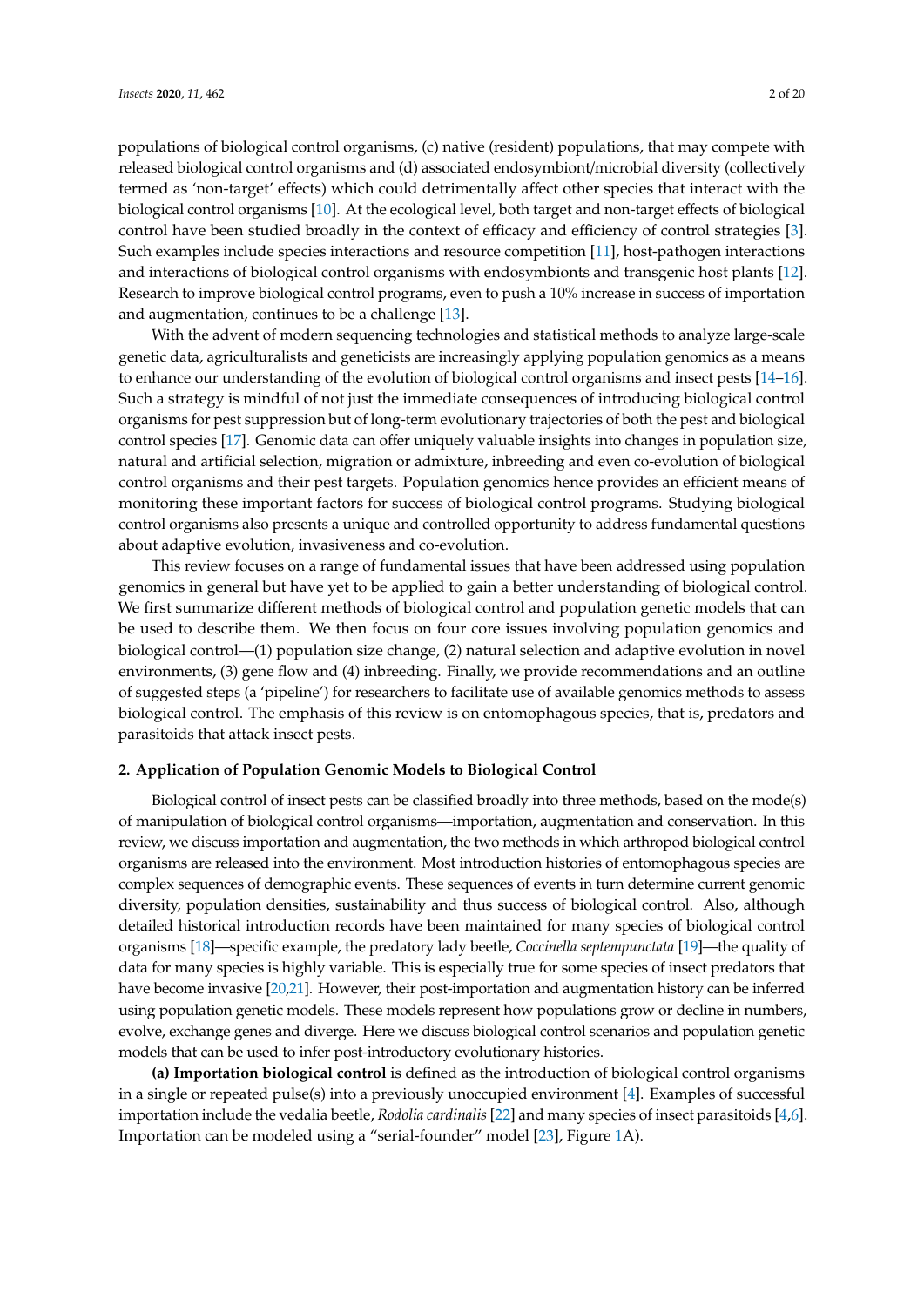<span id="page-2-0"></span>(A) Serial Founding Model of Importation



#### (B) Source-Sink Model of Augmentation



(C) Stepping Stone Model or Isolation By Distance



(D) Population Growth and Bottleneck Models



**Figure 1.** Population genetic models that are used to describe importation and augmentation of biological control organisms—(**A**) Serial founder model, often used to describe importation of biological control organisms, (**B**) Source-Sink model to describe augmentation, (**C**) Stepping stone model to describe establishment of new populations post-importation or augmentation, and (**D**) Population Growth and Bottleneck models to describe successful establishment or failure of importation and augmentation.

Serial founding of biological control organisms can occur naturally due to invasiveness or be anthropogenically mediated due to importation. Examples of serially founded biological control organism populations include an egg parasitoid (*Trissolcus japonicus*) of an introduced insect pest species, *Halyomorpha halys* [\[24\]](#page-14-8), the Harlequin lady beetle, *Harmonia axyridis* [\[20](#page-14-4)[,25\]](#page-14-9) and the seven-spotted lady beetle, *Coccinella septempunctata* [\[19\]](#page-14-3). Serial founder models allow the estimation of numerous parameters, including times of serial founding of each population, genetic diversity and effective population sizes of the source and serially founded populations. Effective population sizes are different from census sizes, being more informative of the degree of genetic diversity within imported populations (see Box [1\)](#page-3-0). Comparing effective population sizes of imported populations thus aids in understanding the degree of random genetic drift versus natural selection in driving their evolutionary dynamics. For example, Calfee et al. [\[26\]](#page-14-10) compared genetic diversity of Africanized honey bees, *Apis mellifera scutellata*, in hybrid zones in North and South America and found no significant reduction in genetic diversity due to bottlenecks and rapid expansion. They combine these findings with a study of differential fitness, showing that natural selection has played a role in maintaining high genetic diversity in hybrid bees.

Serial founding can also incorporate gene flow between one or more founded populations to estimate migration rates and admixture parameters (see Box [1\)](#page-3-0). This model further allows the estimation of "bridgehead" effects [\[20\]](#page-14-4), which often lead to successful invasion and establishment of imported organisms in new environments.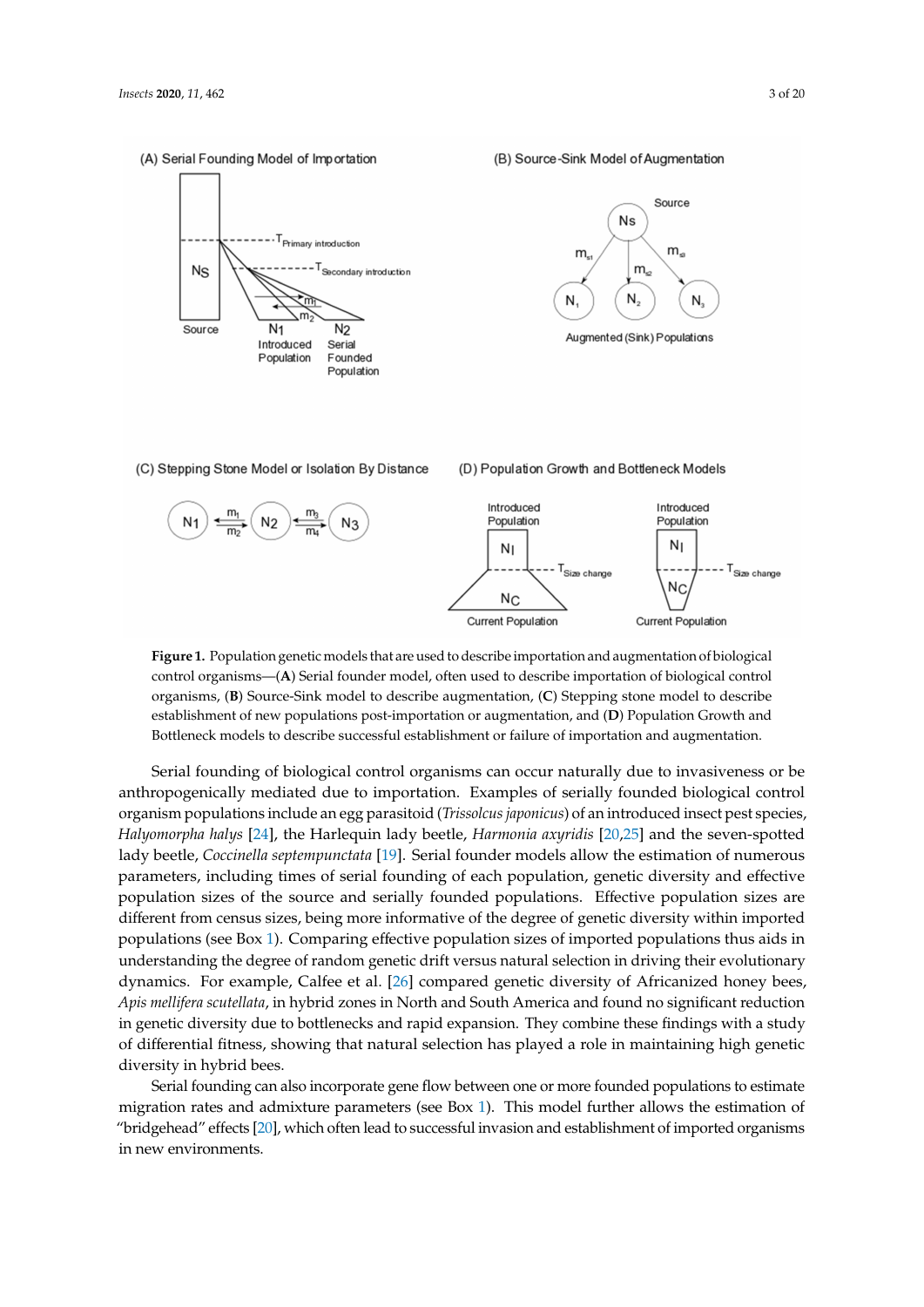#### **Box 1.** Definitions of population genomic terms used in this article.

<span id="page-3-0"></span>Effective Population Size (Ne): The size of the population that is evolving neutrally due to random genetic drift. In a randomly mating population of constant size and in the absence of natural selection, this Ne should be equivalent to the census size, Nc. The Ne of a population is often approximated as a measure of its genetic diversity.

Census Population Size (Nc): The number of individuals in a population of a species. Changes in the census size (e.g., due to competition from congenics, insecticide use) will also affect the rate of evolution by genetic drift and therefore the population's effective population size, Ne. Nc is difficult to measure in nature, especially in natural enemies.

Natural Selection: Changes in allele frequencies in a population due to differential fitness of alleles or combinations of alleles.

Genetic Drift: Fluctuation in allele frequencies in a population due to random sampling of alleles from one generation to the next.

Bottleneck: Decrease in the census size, Nc of a population, owing to importation or augmentation, leading to a decrease in its effective population size, Ne.

Genetic Diversity: The diversity of alleles across genomic loci in a population (allelic richness) or the average heterozygosity across genomic loci. Genetic diversity of a population is directly affected by is Nc (and therefore Ne), mating processes (random versus non-random mating), geographical population structure and natural selection.

Hybrid Vigor: Increased fitness of hybrid strains. In natural enemies, this could be quantified as increased fecundity, mating success, range expansion and invasiveness, competition success, resource utility.

Deleterious Mutations: Alleles that confer lower absolute fitness and thereby lower relative fitness of genotypes that carry this allele in a population.

Adaptation: Survival, reproduction and viability of heritable advantageous traits due to natural selection. Meiotic Recombination: Exchange of genetic material between maternal and paternal chromosomes during meiosis. Recombination landscape is affected by genetic drift and natural selection.

Sexual Selection: Pre-mating barrier to gene flow, owing to differential mate choice. In arthropods, this could include wing or elytral patterning, chemical cues, vocalizations and size variation.

Inbreeding: Non-random mating between close relatives within a population. Inbreeding could be opportunistic (due to geography, leading to the formation of structured populations) or due to sexual selection. Inbreeding Depression: Accumulation of deleterious mutations in inbred populations, leading to decreased fitness.

Migration/Gene Flow/Admixture/Introgression: Physical movement and reproduction (therefore recombination) of migrant individuals from one population into another.

Genetic Linkage: Co-inheritance of collinear segments of DNA owing to reduced recombination between them. Linked Selection: Co-inheritance of non-recombinant segments of DNA due to natural selection on a linked genetic locus.

Genetic Hitchhiking: Process of co-inheritance of variants in non-recombinant segments of DNA due to positive natural selection on a linked genetic locus.

Selective Sweep: Pattern of reduced genetic diversity in non-recombinant segments due to genetic hitchhiking. Quantitative Trait Loci: Genomic loci that control variability in quantitative phenotypes.

Epistasis: Interaction across variants at different genomic loci, contributing towards variability in a trait.

Sequencing Depth/Coverage: The average number of times every single nucleotide has been sequenced. Sequencing Read: A contiguous piece of DNA that is obtained from a sequencer, that have to be assembled to form contigs or often chromosome-size scaffolds.

SNP's: Single Nucleotide Polymorphisms - variants at a single nucleotide locus.

**(b) Augmentation biological control** embodies biological control organisms that were originally imported but failed to persist in their new environment and have their populations augmented through repeated releases, typically annually [\[27\]](#page-14-11). Examples of augmented biological control organisms include the greenhouse whitefly parasitoid, *Encasia formosa* and egg parasitoids in the genus *Trichogramma* [\[6](#page-13-11)[,28\]](#page-14-12), the mealybug destroyer, *Cryptolaemus montrouzieri* and over 230 commercially available arthropod species [\[29](#page-14-13)[,30\]](#page-14-14). Arthropod biological control organisms from a stock population (often purchased *en masse*) can also be repeatedly introduced into an environment where they have already been established (Figure [1B](#page-2-0)) and can be modeled using a "source-sink" model. Under a source-sink model, demographic parameters such as effective population sizes of the founding source population and the recipient introduced populations and continued rates of unidirectional migration from the source to the sink population (in number or proportion of individuals per generation), can be estimated.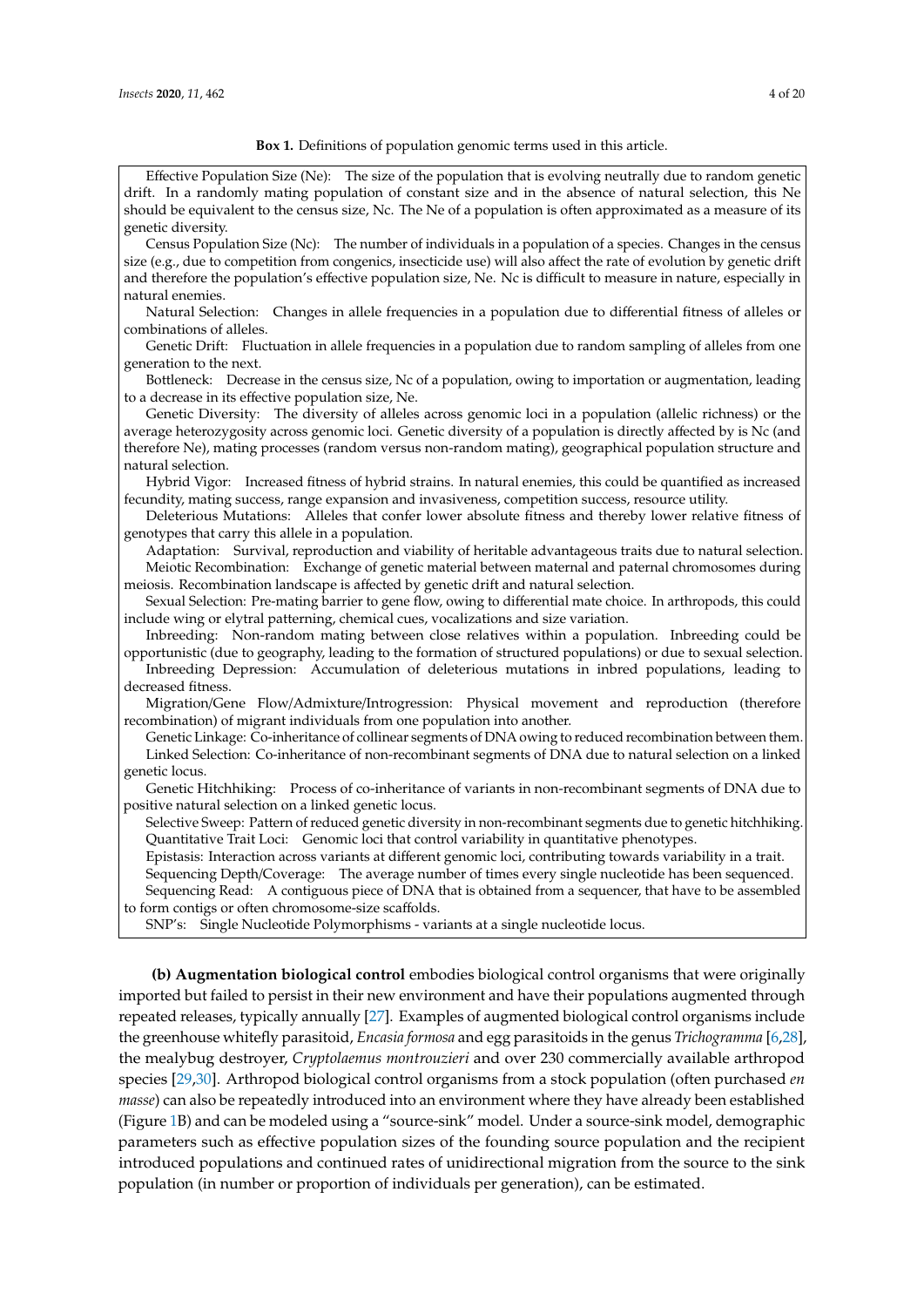Population genetic models can describe aspects of biological control:

(a) Successful biological control programs can result in the establishment of introduced populations over a broad geographic range, sometimes through non-anthropogenic assisted range expansions. Examples of this process have been noted in the literature, including parasitoid Aphelinidae and Braconidae hymenopterans [\[31,](#page-14-15)[32\]](#page-14-16), the flower head weevil, *Rhinocyllus conicus* [\[33\]](#page-14-17) and numerous invasive species (summarized in Reference [\[34\]](#page-14-18)). This scenario can be modeled using an isolation by distance framework ([\[35](#page-14-19)[,36\]](#page-14-20), Figure [1C](#page-2-0)). Under this model, gene flow restricted to geographically proximal populations leads to increased genetic differentiation across the range of the introduced species (Figure [1C](#page-2-0)). Recent advances in utilizing genomic surveys to inform isolation by distance [\[37\]](#page-14-21) could potentially be applied to long-range dispersal of organisms to infer fine-scale patterns of range expansions.

(b) Introduced populations of biological control organisms are often small. Thus their successful establishment depends on numerous factors, including adaptability to local environments, availability of hosts/prey and competitors. Modeling effective population size declines are thus informative of changes in genomic diversity in introduced populations and of potential utility in conservation biological control. Alternatively, unsuccessful introductions summarized in References [\[33,](#page-14-17)[38\]](#page-14-22), are also characterized by declining population sizes. Population size declines are often modeled using a bottleneck model for inbred, small populations [\[39](#page-14-23)[,40\]](#page-14-24), Figure [1D](#page-2-0). Models incorporating population size change can estimate population growth or decline rates, along with effective population sizes of founder and introduced populations of biological control organisms. These factors can be used in tracing evolutionary trajectories and effectiveness of biological control (see discussion).

Importantly, numerous statistical methods use population genomic data to rigorously identify the best-fitting demographic model for a particular biological control system (see Table [1\)](#page-5-0). Furthermore, these methods allow for the estimation of evolutionary parameters of specific interest to biological control (population size, rate of growth or decline, migration, etc.).

| Software          | <b>Statistical Method</b> | Citation                                                            | Purpose                                                                             | Availability  |
|-------------------|---------------------------|---------------------------------------------------------------------|-------------------------------------------------------------------------------------|---------------|
| <b>STRUCTURE</b>  | Bayesian MCMC             | Pritchard et al., 2000<br>$\left[41\right]$                         | Estimating admixture<br>proportions, ancestral<br>subpopulation allele frequencies. | OS, Binaries  |
| <b>PSMIX</b>      | ML                        | Wu et al., 2006 [42]                                                | Estimating admixture<br>proportions, ancestral<br>subpopulation allele frequencies. | OS, R package |
| <b>ADMIXTURE</b>  | MI.                       | Alexander et al., 2009<br>$\left[43\right]$                         | Estimating admixture<br>proportions, ancestral<br>subpopulation allele frequencies. | Binary only   |
| <b>FRAPPE</b>     | МL                        | Tang et al., 2005 [44]                                              | Estimating admixture<br>proportions, ancestral<br>subpopulation allele frequencies. | Binary only   |
| <b>EIGENSTRAT</b> | <b>PCA</b>                | Price et al., 2006 [45]                                             | Estimating population<br>stratification                                             | OS, Binaries  |
| IM                | Bayesian MCMC             | Hey and Nielsen 2004<br>46                                          | Estimating ancestral<br>demography under an Isolation<br>with migration model       | OS, Binaries  |
| IM <sub>a</sub> 2 | Bayesian MCMC             | Hey and Nielsen 2007<br>$[47]$ , Hey 2010 $[48]$                    | Estimating ancestral<br>demography under an Isolation<br>with migration model       | OS, Binaries  |
| IMa <sub>2p</sub> | Bayesian MCMC             | Sethuraman and Hey<br>2016 [49]                                     | Estimating ancestral<br>demography under an Isolation<br>with migration model       | <b>OS</b>     |
| <b>MIGRATE</b>    | Bayesian MCMC             | Beerli and Felsenstein<br>2001 [50], 1999 [51],<br>Beerli 2008 [52] | Estimating ancestral demography<br>under an island model                            | OS, Binaries  |

**Table 1.** List of commonly used population genomics tools for estimating evolutionary history under a variety of models.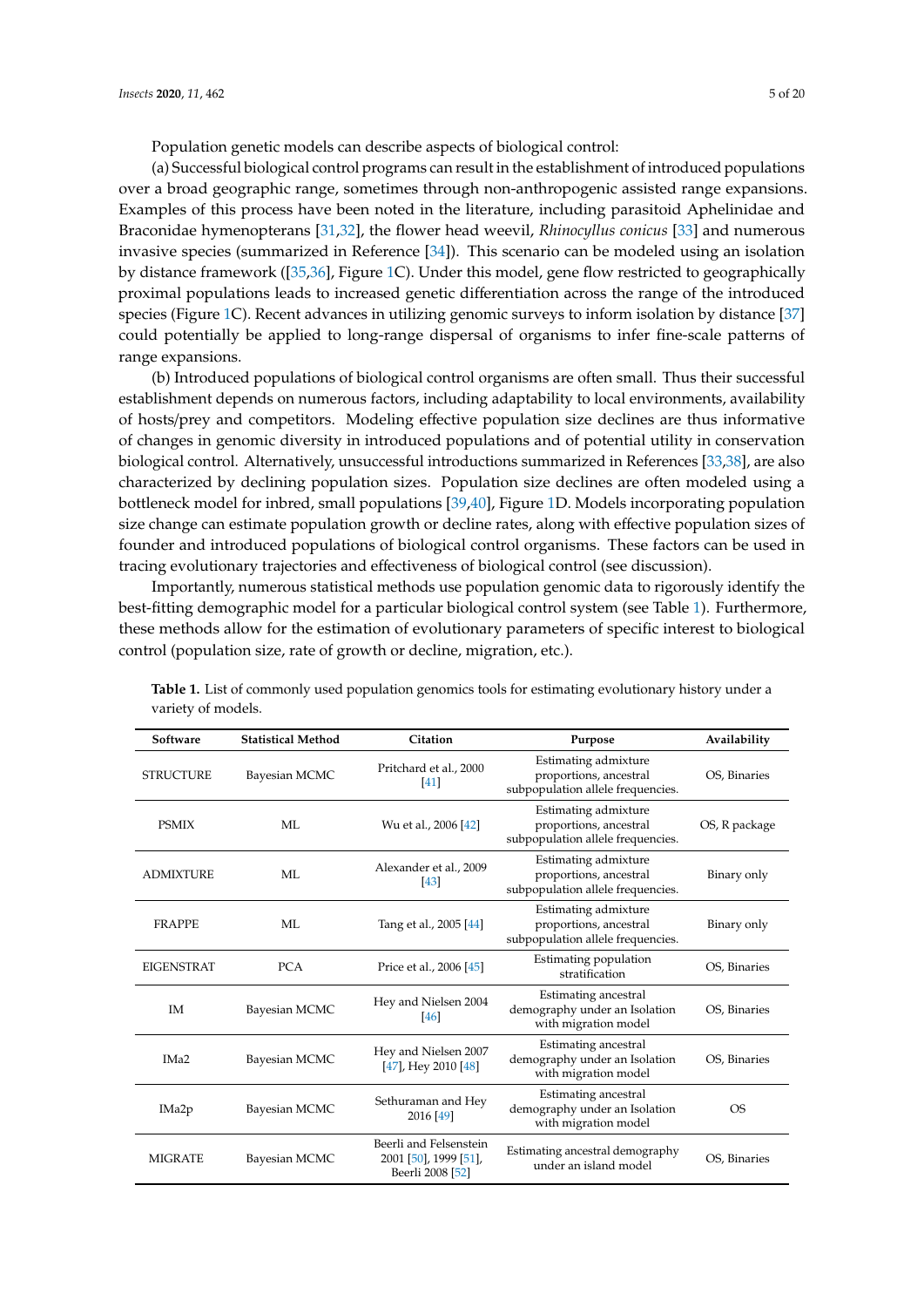<span id="page-5-0"></span>

| Software          | <b>Statistical Method</b>      | Citation                                    | Purpose                                                                                  | Availability  |
|-------------------|--------------------------------|---------------------------------------------|------------------------------------------------------------------------------------------|---------------|
| BayesAss          | Bayesian MCMC                  | Wilson and Rannala<br>2003 [53]             | Estimating recent migration<br>under a divergence model                                  | OS, Binaries  |
| <b>MDIV</b>       | Bayesian MCMC                  | Nielsen and Wakeley<br>2001 [54]            | Estimating ancestral<br>demography under an Isolation<br>with migration model            | OS, Binaries  |
| LAMARC            | Bayesian MCMC                  | Kuhner 2006 [55]                            | Estimating ancestral demography<br>under an island model                                 | OS, Binaries  |
| <b>DIYABC</b>     | ABC                            | Cornuet et al., 2010 [56]                   | Testing complex population<br>histories and estimate parameters                          | OS, Binaries  |
| <b>MSVAR</b>      | Bayesian MCMC                  | Beaumont 2003 [57]                          | Estimating population size<br>change under a panmictic model                             | OS            |
| FASTRUCT          | ML                             | Chen et al., 2006 [58]                      | Estimating admixture<br>proportions, ancestral<br>subpopulation allele frequencies.      | Binary only   |
| BAPS              | Bayesian MCMC                  | Corander et al.,<br>2006 [59]               | Estimating admixture<br>proportions, ancestral<br>subpopulation allele frequencies.      | Binaries only |
| ADMIXTOOLS        | <b>Summary Statistics</b>      | Patterson et al.,<br>2012 [60]              | Tests of admixture occurrence                                                            | <b>OS</b>     |
| TREEMIX           | ML                             | Pickrell and Pritchard<br>2012 [61]         | Inferring divergence and<br>mixtures from genomic data                                   | <b>OS</b>     |
| <b>FLUCTUATE</b>  | Bayesian MCMC                  | Kuhner, Yamato and<br>Felsenstein 1998 [62] | Inferring population size change<br>from genetic data                                    | OS            |
| <b>BOTTLENECK</b> | Bayesian MCMC                  | Cornuet and Luikart<br>1996 [40]            | Inferring population size<br>bottlenecks from genetic data                               | Binary only   |
| FASTRUCTURE       | Bayesian MCMC                  | Raj et al., 2014 [63]                       | Inferring population structure<br>from SNP data                                          | <b>OS</b>     |
| <b>GPHOCS</b>     | Bayesian MCMC                  | Gronau et al., 2012 [64]                    | Inferring demography from<br>individual genome sequences                                 | <b>OS</b>     |
| <b>PSMC</b>       | <b>HMM</b>                     | Li and Durbin 2010<br>[65]                  | Inferring population size history<br>from diploid genomes                                | <b>OS</b>     |
|                   | FASTSIMCOAL2 Bayesian MCMC, ML | Excoffier et al., 2013<br>[66]              | Inferring ancestral demography<br>from SNP data                                          | Binary only   |
| DADI              | МL                             | Gutenkunst et al.,<br>2010 [67]             | Inferring ancestral demography<br>from SNP data, testing complex<br>population histories | OS            |
| ABCreg            | ABC                            | Excoffier et al.,<br>2009 [68]              | Testing complex population<br>histories and estimate parameters                          | <b>OS</b>     |
| STRUCTURAMA       | Bayesian MCMC                  | Huelsenbeck and<br>Andolfato 2011 [69]      | Estimating admixture<br>proportions, ancestral<br>subpopulation allele frequencies.      | OS            |
| DICAL             | HMM                            | Sheehan et al.,<br>2013 [70]                | Inferring demography from<br>individual genome sequences                                 | OS            |
| <b>SWEED</b>      | ML, LLR                        | Pavlidis et al., 2013 [71]                  | Inferring selective sweeps                                                               | OS            |
| SWEEPFINDER2      | ML, LLR                        | DeGiorgio et al.,<br>2016 [72]              | Inferring selective sweeps                                                               | <b>OS</b>     |
| MLNE              | МL                             | Wang and Whitlock<br>2003 [73]              | Inferring contemporary effective<br>population size                                      | OS            |
| LDNE              | <b>Summary Statistics</b>      | Do et al., 2014 [74]                        | Inferring contemporary effective<br>population size                                      | Binary only   |

**Table 1.** *Cont.*

ML = Maximum Likelihood, MCMC = Markov Chain Monte Carlo, LLR = Likelihood Ratio Test, PCA = Principal Components Analysis, OS = Open Source.

## **3. Genomic Signatures during Biological Control**

Post-introductory demographic history of biological control organisms can be complex to model but can be characterized by estimating four major "parameters" of populations using genomic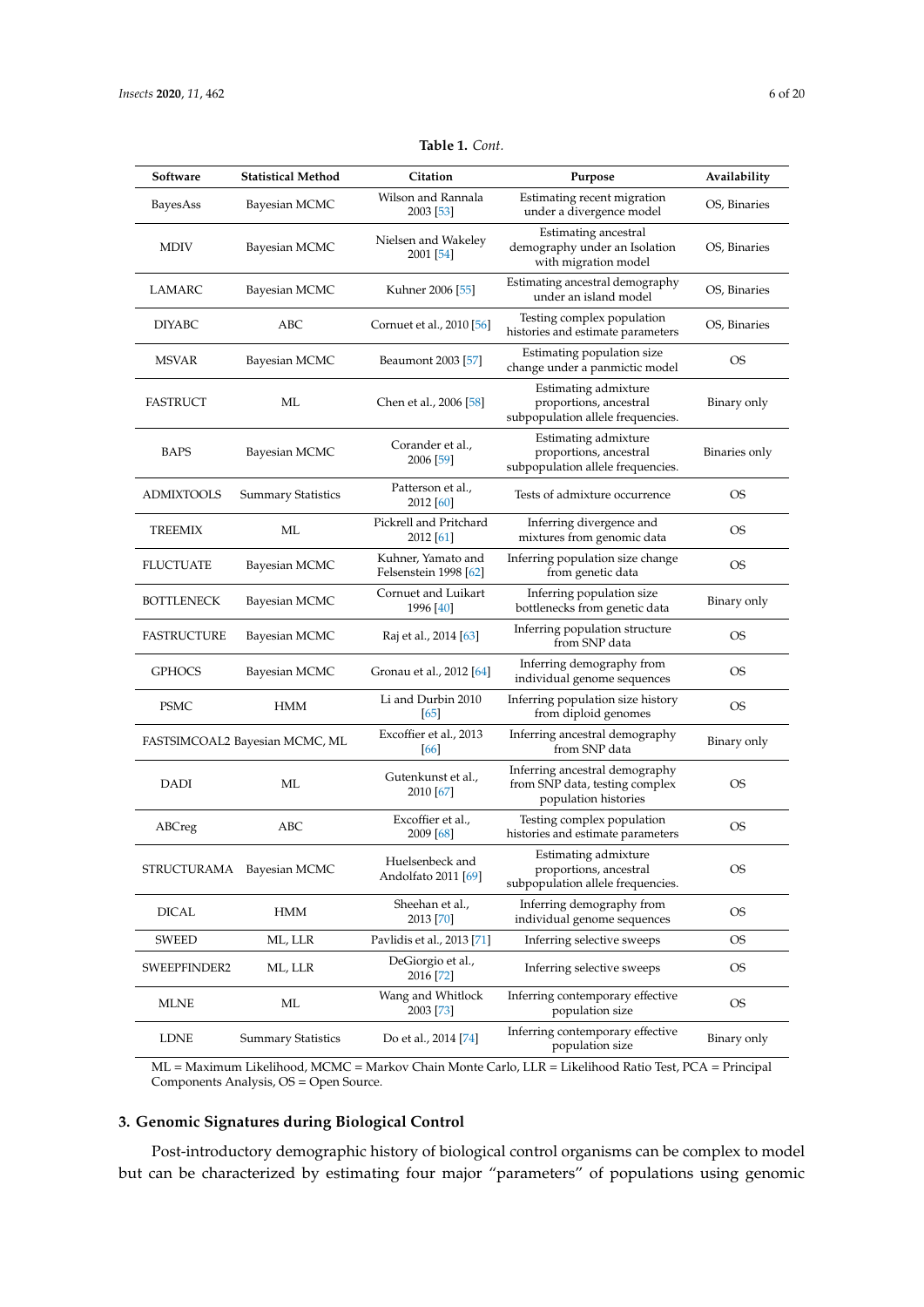data—population size change, adaptation, admixture or migration and inbreeding [\[17\]](#page-14-1), (Box [1\)](#page-3-0). Here we provide an overview of these parameters and discuss how they can be estimated from genomic data derived from organisms released for biological control.

#### *3.1. Population Size Change*

Bottlenecks and change in effective population sizes both influence genomic diversity of species. Species utilized for biological control are subject to both these processes, depending on their natural history and interactions. Newly introduced populations of biological control organisms often undergo bottlenecks, where a relatively small sample of founder individuals from a larger population is introduced into a novel environment [\[17](#page-14-1)[,75–](#page-16-9)[78\]](#page-16-10).

Conversely, population size growth can be enhanced in introduced populations via "invasiveness" or the uncontrolled growth of a population in a non-native (introduced) environment (e.g., *Harmonia axyridis*—[\[79\]](#page-16-11). Invasiveness of biological control organisms could be primarily due to plastic phenotypic response to changing environments [\[80\]](#page-16-12), hybrid vigor [\[26](#page-14-10)[,81\]](#page-16-13) or rapid life-history evolution [\[82\]](#page-16-14). Expanding (and invading) populations evolve faster, owing to increased efficacy of selection in purging deleterious mutations and fixing advantageous ones, compared to declining or bottlenecked populations [\[83\]](#page-16-15).

Inferring effective population sizes and changes serves as a primary indicator of population genomic processes affecting the ecological success of biological control (i.e., establishment of the biological control organisms followed by a reduction in the pest population density) and provides a much more informative alternative to otherwise detailed and labor intensive census size estimation. Applied in combination with other population genomics statistics, effective population size estimation is a means to building hypotheses to explain the success or failure of biological control programs (see Table [2\)](#page-9-0).

#### *3.2. Natural Selection and Evolution*

Populations of biological control organisms in new environments, apart from undergoing population size change, are also subject to adaptive evolution in response to selection. Broadly, selection nudges populations towards fitness peaks [\[84\]](#page-16-16).

The genetics of adaptive evolution in introduced and invasive species have been studied extensively but not in the context of biological control [\[21](#page-14-5)[,85–](#page-16-17)[88\]](#page-16-18). Numerous cases of failed introductions of biological control organisms have been noted, however, presumably owing to differential fitness [\[75](#page-16-9)[,86](#page-16-19)[,89\]](#page-16-20), strong directional selection due to insecticide use [\[90\]](#page-17-0) and sexual selection and the 'Goldilocks principle' [\[91\]](#page-17-1) or adaptive evolution of traits to a selective optimum in response to environmental selection. Other factors that contribute to the success of biological control by influencing the rate of adaptive evolution of introduced individuals to the new environment include linked selection and divergence hitchhiking [\[92,](#page-17-2)[93\]](#page-17-3), migration and admixture [\[26](#page-14-10)[,94\]](#page-17-4) and inbreeding [\[95,](#page-17-5)[96\]](#page-17-6).

Multiple introductions of the same species, including populations from different geographic sources, can play a prominent role in local adaptation, invasiveness and boosting genomic diversity in populations of biological control organisms. Biological control has the distinction of having extensive introduction records over recent time scales [\[18,](#page-14-2)[19\]](#page-14-3), thus quantifying genomic variation of imported or augmented biological control organisms allows researchers and biological control administrators to study, with temporal validation, their adaptive potentials to new environments. Of particular interest are quantitative trait loci (QTLs) that contribute directly to adaptive evolution of biological control organisms in new environments. Studying the effects of natural selection on QTLs thus can be used to predict both the success or failure to establish in novel environments and the evolutionary potential for invasiveness in biological control organisms. These data could be invaluable in informing selective breeding programs for developing more effective biological control organism populations for subsequent introduction. Most methods to detect natural selection utilize diversity and polymorphism indices across the genome and are summarized in Table [1.](#page-5-0)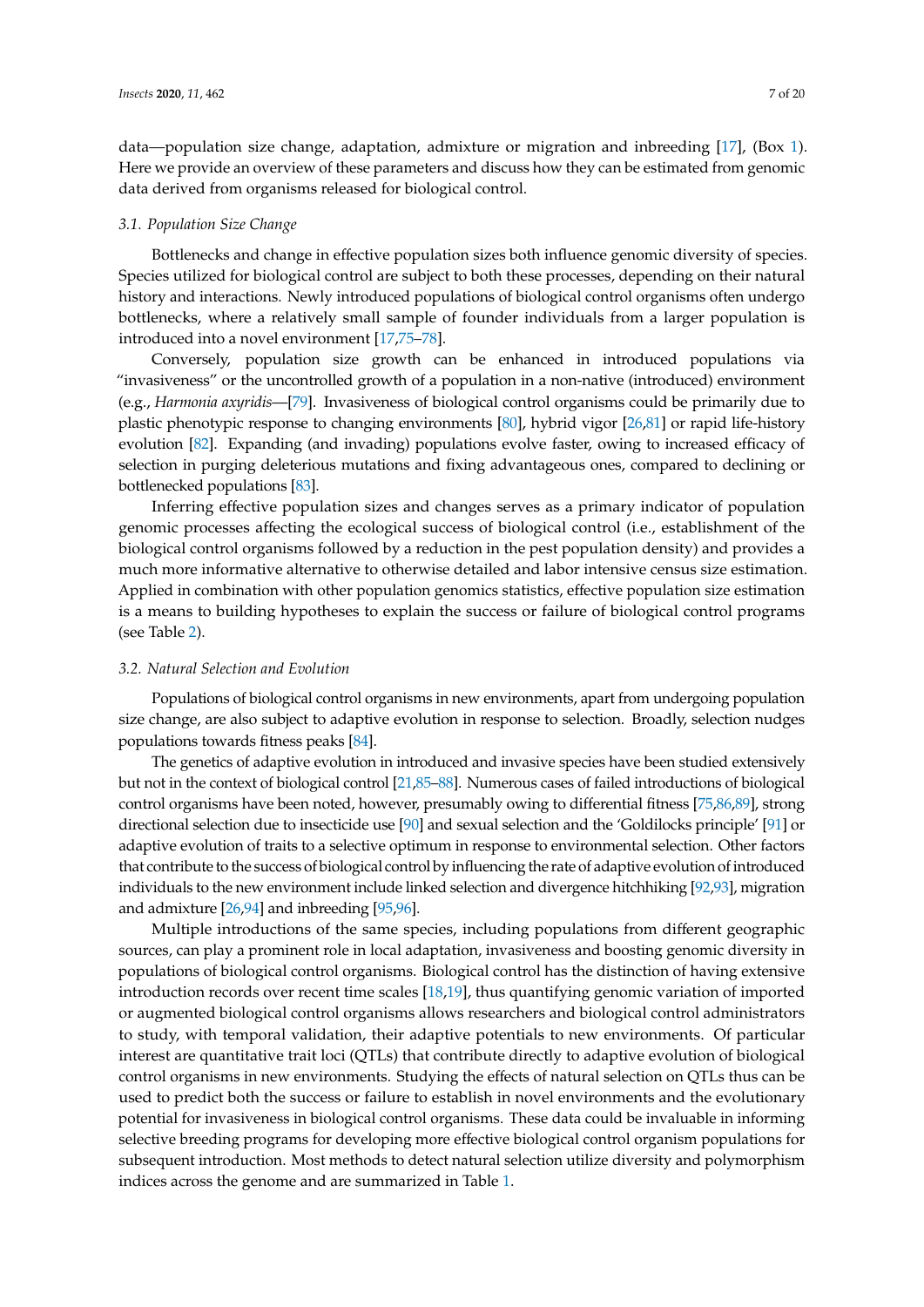#### *3.3. Gene Flow (Admixture*/*Migration)*

Gene flow can occur to varying extents between proximal established populations of biological control organisms and even between established populations and newly introduced populations of biological control organisms.

Ongoing gene flow between newly introduced and established populations of biological control organisms [\[20,](#page-14-4)[97](#page-17-7)[–101\]](#page-17-8) indicates the absence of environmental or reproductive barriers to hybridization. This process could indicate persistence and improved fitness of hybrids of colonizing and native populations through adaptive introgression [\[102](#page-17-9)[,103\]](#page-17-10). Conversely, reduced or even no, contemporary gene flow could occur due to geographic or genomic barriers to migration. This process could signal the presence of population structure, inbreeding and reduced genomic diversity [\[104\]](#page-17-11).

Beyond gene flow per se, reduced fitness of hybrid populations (outbreeding depression) has been observed during reintroduction episodes [\[105\]](#page-17-12) due to epistasis between different genomic backgrounds. Estimating population structure and gene flow from genomic data can hence be used by biological control practitioners both to understand the successful establishment of newly introduced biological control organisms and to track genomic mechanisms of successful augmentation of previously established populations, both of which are otherwise intractable via observational studies.

## *3.4. Inbreeding*

Non-random mating of close relatives in a population reduces genetic diversity, elevates homozygosity and fixes deleterious mutations (genetic load) [\[94](#page-17-4)[,95,](#page-17-5)[106\]](#page-17-13). This inbreeding depression not only reduces population fitness but also results in population structure due to genetic drift, wherein individuals within a subpopulation are genetically more similar to each other than to individuals from other subpopulations.

Inbreeding, although widely expected during primary introductions of species for biological control, is yet to be characterized in most species at the genetic level. Some cases of inbreeding have been reported in field populations of the convergent lady beetle, *Hippodamia convergens* [\[98\]](#page-17-14) and in the Asian lady beetle, *Harmonia axyridis* [\[20\]](#page-14-4). However, understanding the long-term effects of inbreeding in these and other species using genomic data remains a nascent endeavor.

Estimating inbreeding using genetic data from populations of biological control organisms in conjunction with assays of fecundity, competition and efficiency of feeding on pests can inform success of biological control programs. For example, lab-inbred (Eastern and Western USA) populations compared to outbred (augmented Eastern-Western USA hybrid) populations of *H. convergens*, lack phenotypic variability despite genetic differences and exhibit equitable success in pea aphid utilization [\[107\]](#page-17-15). Tools to estimate inbreeding often use summary statistics such as Identity By Descent (IBD) probabilities, inbreeding coefficients and runs of homozygosity (ROH), often only delimited by the types of genetic data used to compute them.

#### **4. Discussion and Recommendations**

#### *4.1. Genomic Considerations for Successful Biological Control*

What comprises a successful biological control program? As summarized by [\[108\]](#page-17-16) based on more than 800 studies, primary indicators of success in biological control are reduced pest abundance and increased pest mortality, relative target versus non-target effects and the type of biological control organism - generalist (polyphagous) versus specialist. In Table [2](#page-9-0) we develop a population genomic framework for five measures of success of biological control organisms sensu [\[108\]](#page-17-16)—(1) efficacy and establishment, measured using genetic diversity estimates; (2) spatio-temporal distribution, measured with divergence times and post-introductory evolutionary history; (3) managed breeding techniques, informed using studies of natural selection; (4) non-target effects and invasiveness, assessed via genetics of populations in imported or augmented environments; and (5) biotic effects on target/control organisms, measured using estimates of population structure, gene flow and inbreeding.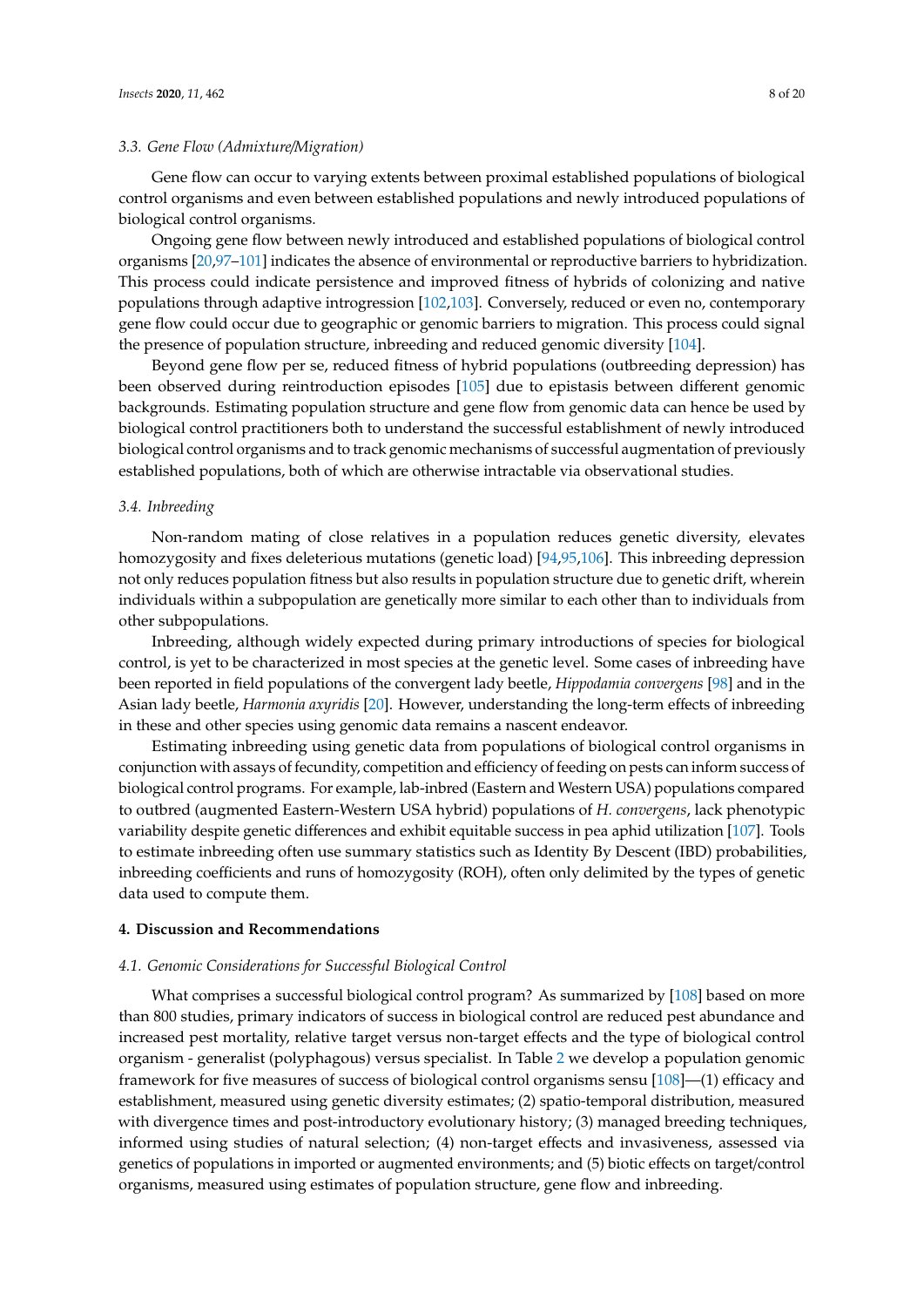**Table 2.** Indicators of success of biological control programs and how we can measure/estimate these using population genomic methods. All methods listed either utilize microsatellite or Short Tandem Repeat (STR) markers, Single Nucleotide Polymorphisms (SNPs) or haplotype data generated from common genotyping and sequencing platforms.

| Category                         | <b>Ecological Parameters</b>                                        | <b>Evolutionary Parameters</b>                                                                           | <b>Genomic Method</b>                                                                                                                                          | <b>Evolutionary Perspective</b>                                                                                                                                                                                                                                                                                                                                                                               |
|----------------------------------|---------------------------------------------------------------------|----------------------------------------------------------------------------------------------------------|----------------------------------------------------------------------------------------------------------------------------------------------------------------|---------------------------------------------------------------------------------------------------------------------------------------------------------------------------------------------------------------------------------------------------------------------------------------------------------------------------------------------------------------------------------------------------------------|
| Agent efficacy,<br>establishment | Mortality/survivorship,<br>abundance before/after<br>release        | Effective population size                                                                                | Contemporary Ne-Colony2,<br>ONeSamp, Estim, etc.-see Gilbert and<br>Whitlock 2015 [109], Ancestral and<br>current Ne-IM, IMa2, IMa2p,<br>MIGRATE, LAMARC, PSMC | Ne measures the size of the natural enemy<br>population evolving neutrally by genetic<br>drift. It differs from census sizes, in that it<br>offers a perspective on genetic diversity and<br>hence adaptability of the population,<br>response to new environments and resilience<br>to failed introductions. Ancestral Ne versus<br>current Ne thus determines increase or<br>decrease in genomic diversity. |
|                                  |                                                                     | Diversity, polymorphism,<br>heterozygosity, homozygosity,<br>differentiation, inbreeding<br>coefficients | Genepop, Arlequin, ADEGENET,<br>DNASP, MEGA                                                                                                                    | Broadly lumped together as genomic<br>diversity indices, all these indices are<br>indicators of the 'genetic health' of the<br>introduced population. Successful control<br>programs would thus expect sustainable<br>natural enemy populations to have higher<br>genetic diversity, polymorphism,<br>differentiation with respect to other<br>populations and thus lower homozygosity<br>and inbreeding.     |
| Spatio-temporal<br>distribution  | Spatial, temporal scale<br>assessment of abundance,<br>distribution | Divergence times, time since<br>population size change,<br>phylogeography                                | TreeMix, IM, IMa2, IMa2p, BEAST,<br>DIYABC, MrBayes, Bottleneck, MSVAR,<br>FLUCTUATE, LAMARC,<br>GeoPhyloBuilder, etc.                                         | Divergence time estimates provide evidence<br>of time since introduction of natural enemies.<br>Similarly, time since population size change<br>can be used to estimate times of bottlenecks<br>or invasiveness. Phylogeography studies<br>also allow overlaying the current<br>phylogenetic tree over geographical data.                                                                                     |
| Agent management<br>techniques   | Agent manipulation by strain<br>selection                           | Selection, demography                                                                                    | Fst-GWAS, SweepFinder, SweeD,<br>McDonald-Kreitman tests                                                                                                       | Estimating genome-wide selection across<br>strains allows prediction of<br>genotype-phenotype interactions and efficacy<br>of selection in adaptive evolution of the<br>natural enemy population to be introduced.                                                                                                                                                                                            |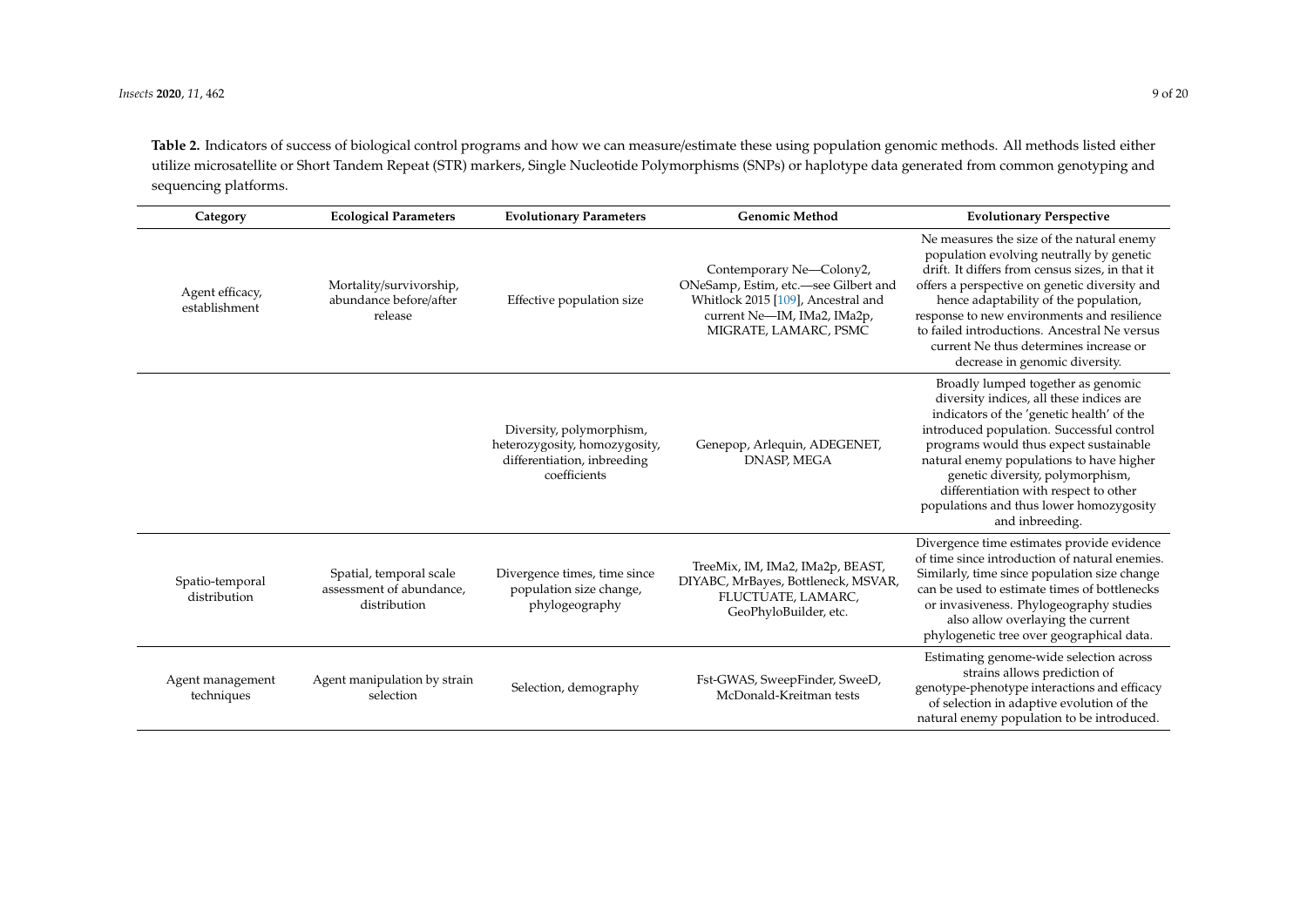<span id="page-9-0"></span>

| Category                            | <b>Ecological Parameters</b>                  | <b>Evolutionary Parameters</b>      | <b>Genomic Method</b>                                                                                                         | <b>Evolutionary Perspective</b>                                                                                                                                                                                                                                                                                                                                                                                                                                                                       |
|-------------------------------------|-----------------------------------------------|-------------------------------------|-------------------------------------------------------------------------------------------------------------------------------|-------------------------------------------------------------------------------------------------------------------------------------------------------------------------------------------------------------------------------------------------------------------------------------------------------------------------------------------------------------------------------------------------------------------------------------------------------------------------------------------------------|
| Non-target effects,<br>invasiveness | Other species, other than<br>target/pests     | Selection, demography               |                                                                                                                               | Ancestral and current demography, genomic<br>diversity, differentiation and inbreeding<br>coefficients can be used as a proxy for<br>competition or predation of non-target<br>species or populations.                                                                                                                                                                                                                                                                                                |
|                                     |                                               |                                     | QTL mapping                                                                                                                   | Understanding underlying traits of adaptive<br>evolution and invasiveness.                                                                                                                                                                                                                                                                                                                                                                                                                            |
| Biotic effects on<br>target/agents  | Inter-, intra-guild predation,<br>competition | Admixture, migration,<br>inbreeding | Admixture-STRUCTURE, Admixture,<br>MULTICLUST, BAPS, TREEMIX<br>Migration-MIGRATE, LAMARC, IMa2,<br>IMa2p, IM, GPhoCS, DIYABC | Admixture (and migration) between stock<br>and native populations is a measure of<br>degree of hybrid compatibility and increase<br>in genomic diversity due to gene flow.<br>Similarly, lack thereof is a measure of<br>predation/competition and genome-level<br>incompatibilities. Successful biological<br>control populations would thus be expected<br>to have higher levels of admixture and<br>bidirectional migration with local<br>populations (especially in augmentative<br>bio-control). |

**Table 2.** *Cont.*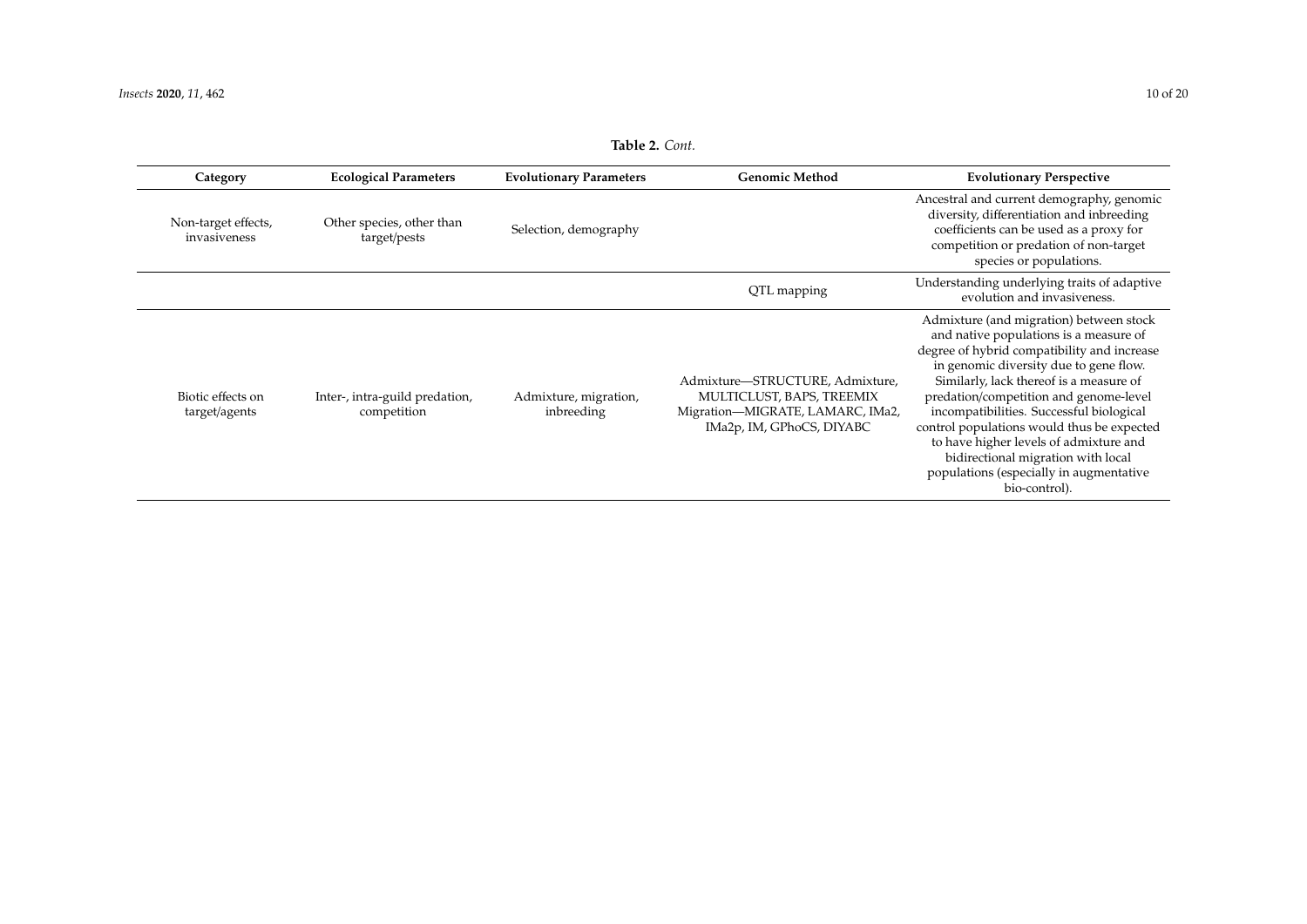We propose that studies of success of biological control are essentially incomplete without a sufficient mix of manipulative experiments and genomics, which provide foundational insight into crucial ecological factors. Common denominators affect the ability of biological control organism populations to (i) establish, persist and grow in an introduced environment, (ii) withstand environmental and genomic pressures and evolve adaptively, (iii) avoid "escaping" into invasiveness and (iv), broadly, limit differential non-target effects. These factors are phenotypic differences in traits, which have underlying genomic differences within and between populations and ecological variation across geographically distinct populations of the species. Drawing on a classic example, the successful introduction of the vedalia beetle, *Rodolia cardinalis*, to suppress the cottony-cushion scale, *Icerya purchasi*, has been employed for over a century. Vedalia beetles are specialists, multivoltine, long-lived and highly efficient in obtaining prey [\[22\]](#page-14-6). Importantly, these are all ecological/phenotypic traits that can be characterized readily using genomic approaches [\[110](#page-17-18)[,111\]](#page-17-19). Thus, experimental evolution and/or simulation studies based on existing genomic diversity of populations of the vedalia beetle (and other biological control organisms) could elucidate the effects of standing genomic variation on adaptability to novel environments. Efforts to quantify such variation in insect predators, including transcriptome and mitochondrial genome sequencing of *C. septempunctata* [\[112,](#page-18-0)[113\]](#page-18-1) and whole genome sequencing of *H. axyridis* (Havens et al., http://[f1000research.com](http://f1000research.com/posters/1096169)/posters/1096169), are underway. Additionally, a growing literature on landscape genomics methods (summarized in [\[114,](#page-18-2)[115\]](#page-18-3) highlights incorporating models of the distribution of populations in integrative studies of ecological and genomic variation [\[116\]](#page-18-4). Ultimately, new methods and software for jointly estimating demography and ecological parameters using genomic and geographical data should prove indispensable in studying the establishment of biological control organisms in novel environments.

#### *4.2. Suggested Pipeline For Including Genomics Into Biological Control Programs*

Rendering biological control more predictable, thus increasing the estimated 10 percent of reported attempts being successful, has been a long-term goal of applied ecologists and entomologists Gurr & Wratten, 1999 and Gurr et al., 2012 [\[2](#page-13-12)[,13\]](#page-13-9) argue that a majority of this failure rate concerns disregard for habitat requirements of the biological control organisms. They suggest that microhabitat manipulation (host ranges, prey/food availability, microclimates, etc.) ought to improve the chances of success. Although arguably true in several cases [\[117\]](#page-18-5), genetic drift, natural selection and non-random mating surely play important and yet often undetermined roles as well [\[12,](#page-13-8)[118,](#page-18-6)[119\]](#page-18-7). However, predicting the evolutionary responses of organisms utilized in biological control is no easy task, as the number of contributing factors is formidable. Here we suggest four major population genetic processes—population size change, selection, gene flow and inbreeding—that, when quantified, can proffer important evidence of short- and long-term evolutionary trajectories of introduced organisms and their target species. Plummeting sequencing and genotyping costs and accelerated development of statistical methods and population genomics pipelines to estimate evolutionary parameters under a variety of demographic models, render these crucial insights more accessible. Thus, we propose a nine-step paradigm based on evolutionary and ecological principles—a 'pipeline' for applied ecologists and entomologists to enhance the likelihood of successful biological control programs.

- 1. Define biological questions about the system and build a hypothesized quantitative model of evolution based on mode of biological control. Is there a historical record of introductions in other regions, trophic-level interactions and ecological success parameters (described in Reference [\[13\]](#page-13-9), including census size estimation and range expansion with host? For example, *H. axyridis* has successfully established populations across the world owing to importation for biological control and invasiveness. Due to its known historical record of introduction, Lombaert et al., 2010 [\[20\]](#page-14-4) propose and test a model of hybridization of inbred Eastern and Western clusters of the species that putatively yielded the invasive Eastern North American population.
- 2. Develop a sampling plan. Numerous studies [\[120,](#page-18-8)[121\]](#page-18-9) describe the issue of sample sizes, determined as(a) the number of individuals sampled per locale, (b) the number of sampling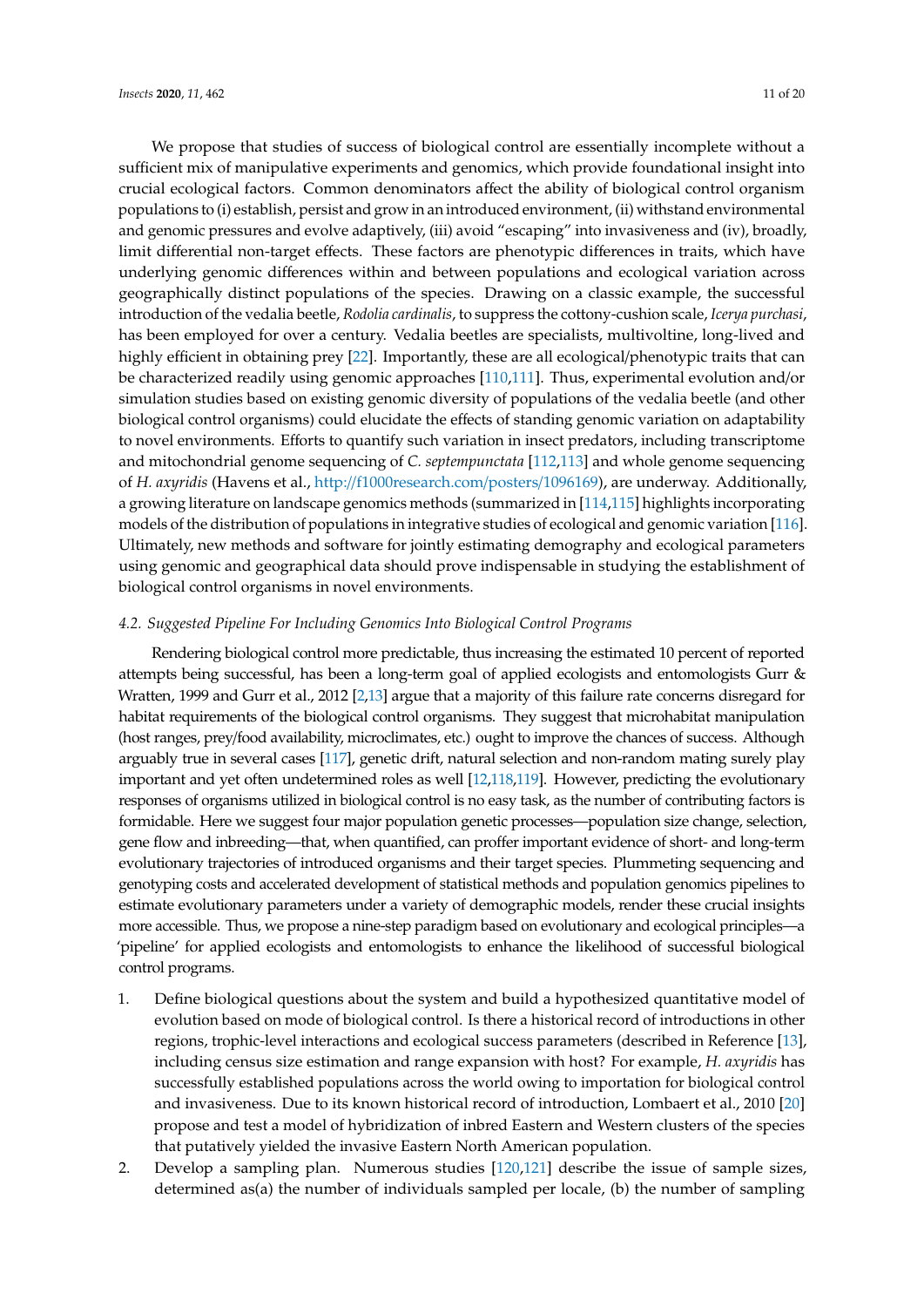locales, (c) and the number and type of genomic loci analyzed. In short, although large sample sizes are preferable for estimating genomic diversity and differentiation, coalescent modeling and estimation of evolutionary history can work well with smaller sample sizes and greater number of genomic loci. Using replicated random samples of 3000 SNPs (Single Nucleotide Polymorphisms) from a large 2bRAD dataset from populations of the biological control organism *H. axyridis*, Li et al., 2020 [\[122\]](#page-18-10) determined that a minimum of 6 individuals per population are sufficient to accurately estimate within- and between-population genomic diversity and differentiation. The ideal sampling plan should also be informed by the sequencing platform or protocol used for genotyping-by-sequencing, which is optimized to run up to 96 uniquely barcoded individuals to obtain thousands of informative sites.

- 3. Conduct genotyping/sequencing. Strategies for obtaining molecular sequence or genotype information are contingent primarily on previously available genomic information from the species of interest. For example, many arthropod genomes are currently available (476 as of May 2020), with more in the works (see Arthropod Genomic Consortium, http://[i5k.github.io](http://i5k.github.io/arthropod_genomes_at_ncbi)/ [arthropod\\_genomes\\_at\\_ncbi\)](http://i5k.github.io/arthropod_genomes_at_ncbi) [\[123\]](#page-18-11). Alternatively, dense reduced representation library-based sequencing/genotyping [\[124\]](#page-18-12) via technologieslike RADseq [\[125\]](#page-18-13) and PoolSeq [\[126\]](#page-18-14) offer opportunities for demographic inference using SNPs in species with little prior genomic information. Meanwhile, repeat-based markers such as microsatellites continue to provide useful genetic insights into biological control organisms [\[20,](#page-14-4)[21,](#page-14-5)[98,](#page-17-14)[127\]](#page-18-15).
- 4. Undertake preliminary bioinformatics steps involved in sequence/genotype clean-up, assembly, alignment and variant calling. Pipelines and tools have been developed to ease processing genomic/genotypic/sequencing data, including GATK [\[128\]](#page-18-16), vcftools [\[129\]](#page-18-17), SAMtools [\[130\]](#page-18-18), BAMtools [\[131\]](#page-18-19) and STACKS [\[132\]](#page-18-20). Resources for preliminary bioinformatics analyses are summarized under contributions of the Galaxy Project [\(www.galaxyproject.org\)](www.galaxyproject.org) [\[133](#page-18-21)[,134\]](#page-18-22).
- 5. Perform exploratory analyses. Calculate Method of Moments estimates of summary statistics, including heterozygosity, polymorphism, diversity indices, differentiation, allelic richness and inbreeding coefficients. Tools that bundle methods to estimate most basic summary statistics from genomic data include STACKS [\[132\]](#page-18-20), VCFTools [\[129\]](#page-18-17), PopGenome [\[135\]](#page-18-23) and adegenet/pegas [\[136](#page-19-0)[,137\]](#page-19-1) packages in R (Table [3\)](#page-12-0).
- 6. Perform secondary analyses. Build data-sets (from whole genomic, reduced representation or genotypic data) that satisfy assumptions of the model or method of choice. Each method listed in Table [1](#page-5-0) has its own set of caveats, assumptions and models, more details about which have been summarized in Reference [\[138\]](#page-19-2).
- 7. Simulate/estimate parameters under the model. The choice of programs for estimating demographic parameters depends on the type of genomic data (Table [1\)](#page-5-0). Genotypic data (e.g., SNPs) are amenable for use in frequency-based statistics to infer demography and processes of divergent evolution. For instance, using SNP loci to compute divergence statistics  $(F<sub>st</sub>–[139]$  $(F<sub>st</sub>–[139]$  and other variants—[\[140](#page-19-4)[,141\]](#page-19-5), D statistic—ABBA-BABA tests—see References [\[60](#page-15-19)[,142\]](#page-19-6) can reveal migratory history between populations. Similarly, allele frequencies computed from individual loci can be used in likelihood and Bayesian methods to estimate population genetic structure and admixture, which is the basis of the widely cited program, STRUCTURE [\[41\]](#page-15-0). With ongoing improvements in sequencing technologies that offer high coverage and long reads, genotyping-by-sequencing technologies likely will be the go-to in terms of generating and analyzing large-scale population genomic data for biological control where no extensive whole genomic resources are available currently.
- 8. Model selection. Demographic models often oversimplify the irrefutably complex reality of how populations evolve. However, statistics allow us to rigorously identify a model that explains the data better. Depending on the statistical methods applied, commonly utilized model-selection paradigms include likelihood ratio tests [\[54\]](#page-15-13) and Akaike/Bayesian Information Criteria [\[143\]](#page-19-7).
- 9. Interpret estimated parameters under the "best" model, reconciling assumptions and biology of the system. The final step involves using a statistically informed explanation of the biological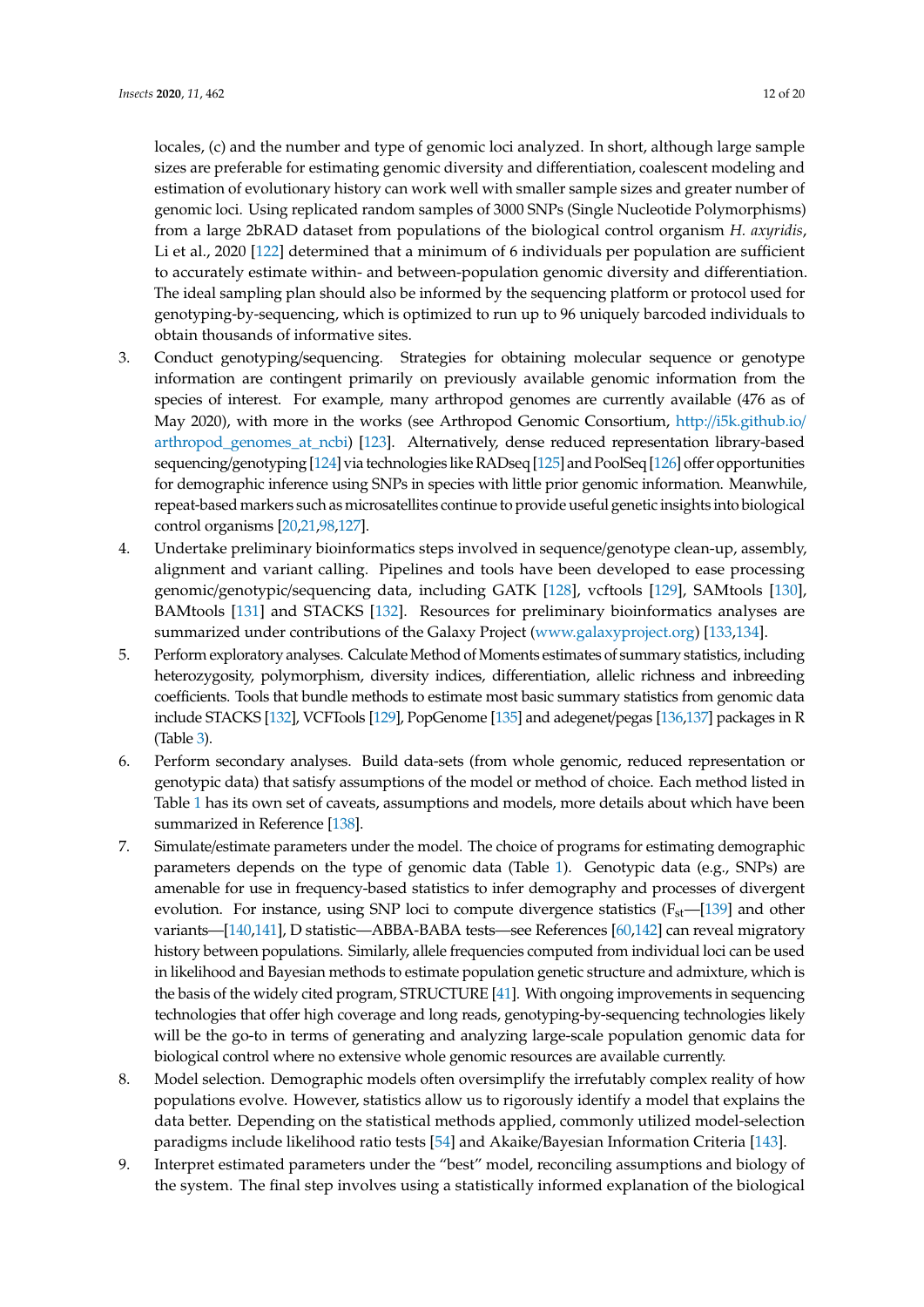processes affecting populations of introduced biological control organisms and discussing the caveats of using model-based population genomics.

| Software            | Citation                                  | <b>Type of Data</b>                                    | Purpose                                                                       |
|---------------------|-------------------------------------------|--------------------------------------------------------|-------------------------------------------------------------------------------|
| <b>VCFTOOLS</b>     | Danecek et al., 2011 [129]                | Genomic, SNP                                           | Variant calling, summary<br>statistics, data filtering, file<br>manipulation  |
| SAMTOOLS            | Li et al., 2009 [130]                     | Genomic, multiple<br>sequence alignment                | Data filtering, cleanup, multiple<br>sequence alignment, file<br>manipulation |
| <b>BAMTOOLS</b>     | Barnett et al., 2011 [131]                | Genomic, multiple<br>sequence alignment                | Data filtering, cleanup, multiple<br>sequence alignment, file<br>manipulation |
| <b>GATK</b>         | McKenna et al., 2010 [128]                | Genomic, SNP                                           | Variant calling, summary<br>statistics, data filtering                        |
| GALAXY PROJECT      | Blankenberg et al., 2010<br>[134]         | All                                                    | Suite of pipelines for numerous<br>bioinformatics analyses of<br>genomic data |
| <b>JVARKIT</b>      | Lindenbaum 2015 [144]                     | Genomic, SNP                                           | Suite of tools for data filtering,<br>file manipulation, cleanup              |
| <b>SNP-SITES</b>    | Page et al., 2016 [145]                   | Genomic, SNP                                           | Variant calling                                                               |
| <b>BIOCONDUCTOR</b> | Gentleman et al., 2004 [146]              | All                                                    | Suite of pipelines for numerous<br>bioinformatics analyses of<br>genomic data |
| ADEGENET/PEGAS      | Jombart 2008 [136],<br>Paradis 2010 [137] | Genomic, SNP                                           | Suite of tools for data filtering,<br>file manipulation, cleanup              |
| <b>POPGENOME</b>    | Pfeifer et al., 2014 [135]                | Genomic, multiple<br>sequence alignment                | Suite of tools for data filtering,<br>file manipulation, cleanup              |
| <b>STACKS</b>       | Catchen et al., 2011 [132]                | RAD, SNP                                               | Variant calling, summary<br>statistics, data filtering, file<br>manipulation  |
| MEGA6               | Tamura et al., 2013 [147]                 | Multiple sequence<br>alignment,<br>microsatellite, SNP | Summary statistics                                                            |
| <b>GENEPOP</b>      | Rousset 2002 [148]                        | Multiple sequence<br>alignment,<br>microsatellite, SNP | Summary statistics                                                            |
| <b>ARLEQUIN</b>     | Excoffier et al., 2010 [149]              | Multiple sequence<br>alignment,<br>microsatellite, SNP | Summary statistics                                                            |
| <b>DNASP</b>        | Librado and Rozas 2009<br>$[150]$         | Multiple sequence<br>alignment,<br>microsatellite, SNP | Summary statistics                                                            |
| <b>BEDTOOLS</b>     | Quinlan 2014 [151]                        | Genomic, SNP                                           | Data filtering, cleanup, multiple<br>sequence alignment, file<br>manipulation |

<span id="page-12-0"></span>**Table 3.** List of commonly used tools/pipelines for preliminary analyses (data compilation, assembly, filtering, quality control, formatting) of population genomic data.

RAD = Restriction Associated Digestion, SNP = Single Nucleotide Polymorphism (also called variants).

## **5. Conclusions**

Beginning with the development of biological control as a major tactic for pest management during the 20th century, an appreciation that biological control was not only applied ecology but also had a foundation in genetics and evolution, was gained. Still, for most of the 1900s, the major emphasis of the discipline remained on ecological principles, with notable exceptions [\[152–](#page-19-16)[154\]](#page-19-17).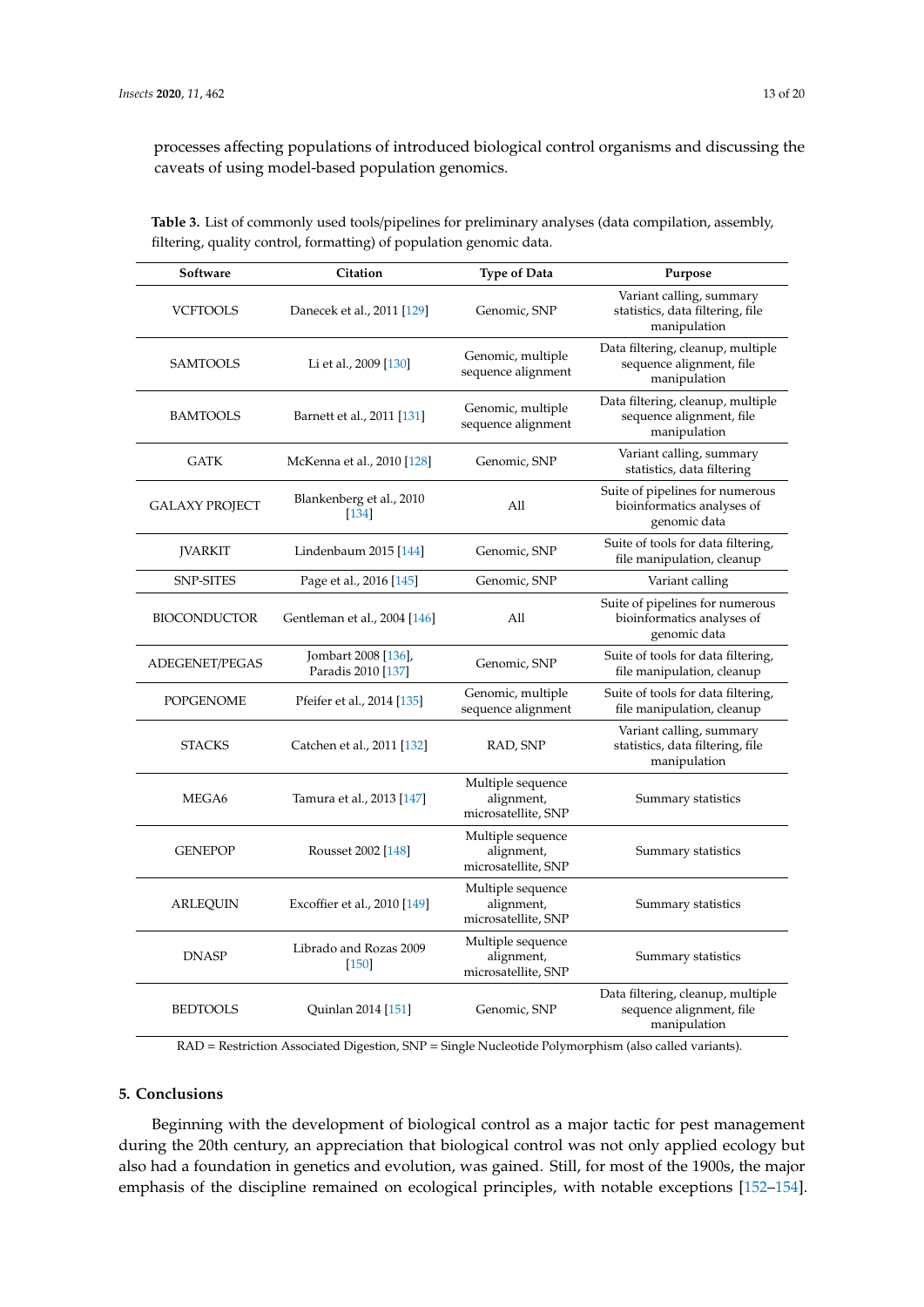In this spirit, Evolutionary Applications dedicated an issue to focus on evolution and biological control [\[159\]](#page-19-22). Within this scholarly work, an appreciation of the influence of new cutting-edge tools on the discipline was recognized. For example, Roderick et al. [\[159\]](#page-19-22) identified next-generation sequencing, computational modeling and bioinformatics as approaches that would enhance our understanding of evolution in biological control. In our review, we specifically focus on harnessing the power of population genomics, including next-generation sequencing and demographic modeling, to provide a more predictive basis and evolutionary understanding for biological control. With the rapid development and application of sophisticated molecular and computational tools and approaches, we show how new perspectives and insights can be gained on long-standing questions related to the genetic bases and evolutionary outcomes of human manipulation of biological control organisms for the management of pest species.

**Funding:** This work was funded by USDA grant #2017-06423 to Drs. George Vourlitis and Arun Sethuraman. AS was also supported by NSF ABI Development grant #1564659.

**Acknowledgments:** We thank members of the Sethuraman Lab for their help with proofreading this review.

**Conflicts of Interest:** The authors declare no conflict of interest.

#### **References**

- <span id="page-13-0"></span>1. Gutierrez, A.; Caltagirone, L.; Meikle, W. Evaluation of results: Economics of biological control. In *Handbook of Biological Control*; Elsevier: Amsterdam, The Netherlands, 1999; pp. 243–252.
- <span id="page-13-12"></span>2. Gurr, G.; Wratten, S. FORUM 'Integrated biological control': A proposal for enhancing success in biological control. *Int. J. Pest Manag.* **1999**, *45*, 81–84. [\[CrossRef\]](http://dx.doi.org/10.1080/096708799227851)
- <span id="page-13-1"></span>3. Gurr, G.; Wratten, S.; Barbosa, P. Success in conservation biological control of arthropods. In *Biological control: Measures of Success*; Springer: Berlin/Heidelberg, Germany, 2000; pp. 105–132.
- <span id="page-13-2"></span>4. Fisher, T.; Bellows, T.S.; Caltagirone, L.; Dahlsten, D.; Huffaker, C.B.; Gordh, G. *Handbook of Biological Control: Principles and Applications of Biological Control*; Elsevier: Amsterdam, The Netherlands, 1999.
- <span id="page-13-3"></span>5. Pickett, C.; Pitcairn, M. Classical biological control of ash whitefly: Factors contributing to its success in California. *BioControl* **1999**, *44*, 143–158. [\[CrossRef\]](http://dx.doi.org/10.1023/A:1009907826562)
- <span id="page-13-11"></span>6. Van Driesche, R.G.; Bellows, T.S. Biology of arthropod parasitoids and predators. In *Biological Control*; Springer: Berlin/Heidelberg, Germany, 1996; pp. 309–336.
- 7. Neuenschwander, P. Biological control of the cassava mealybug in Africa: A review. *Biol. Control.* **2001**, *21*, 214–229. [\[CrossRef\]](http://dx.doi.org/10.1006/bcon.2001.0937)
- <span id="page-13-4"></span>8. Haynes, D.; Gage, S. The cereal leaf beetle in North America. *Annu. Rev. Entomol.* **1981**, *26*, 259–287. [\[CrossRef\]](http://dx.doi.org/10.1146/annurev.en.26.010181.001355)
- <span id="page-13-5"></span>9. Hajek, A.E.; Eilenberg, J. *Natural Enemies: An Introduction to Biological Control*; Cambridge University Press: Cambridge, UK, 2018.
- <span id="page-13-6"></span>10. Wajnberg, E.; Scott, J.K.; Quimby, P.C. *Evaluating Indirect Ecological E*ff*ects of Biological Control*; CABI: Wallingford, UK, 2001.
- <span id="page-13-7"></span>11. Follett, P.A.; Duan, J.J. *Nontarget E*ff*ects of Biological Control*; Springer: Berlin/Heidelberg, Germany, 2012.
- <span id="page-13-8"></span>12. Ehler, L.E.; Sforza, R.; Mateille, T. *Genetics, Evolution, and Biological Control*; CABI: Wallingford, UK, 2003.
- <span id="page-13-9"></span>13. Gurr, G.M.; Wratten, S.D.; Snyder, W.E. *Biodiversity and Insect Pests: Key Issues for Sustainable Management*; John Wiley & Sons: Hoboken, NJ, USA, 2012.
- <span id="page-13-10"></span>14. Guillemaud, T.; Ciosi, M.; Lombaert, E.; Estoup, A. Biological invasions in agricultural settings: Insights from evolutionary biology and population genetics. *Comptes Rendus Biol.* **2011**, *334*, 237–246. [\[CrossRef\]](http://dx.doi.org/10.1016/j.crvi.2010.12.008) [\[PubMed\]](http://www.ncbi.nlm.nih.gov/pubmed/21377619)
- 15. Gassmann, A.J.; Onstad, D.W.; Pittendrigh, B.R. Evolutionary analysis of herbivorous insects in natural and agricultural environments. *Pest. Manag. Sci. Former. Pestic. Sci.* **2009**, *65*, 1174–1181. [\[CrossRef\]](http://dx.doi.org/10.1002/ps.1844) [\[PubMed\]](http://www.ncbi.nlm.nih.gov/pubmed/19757500)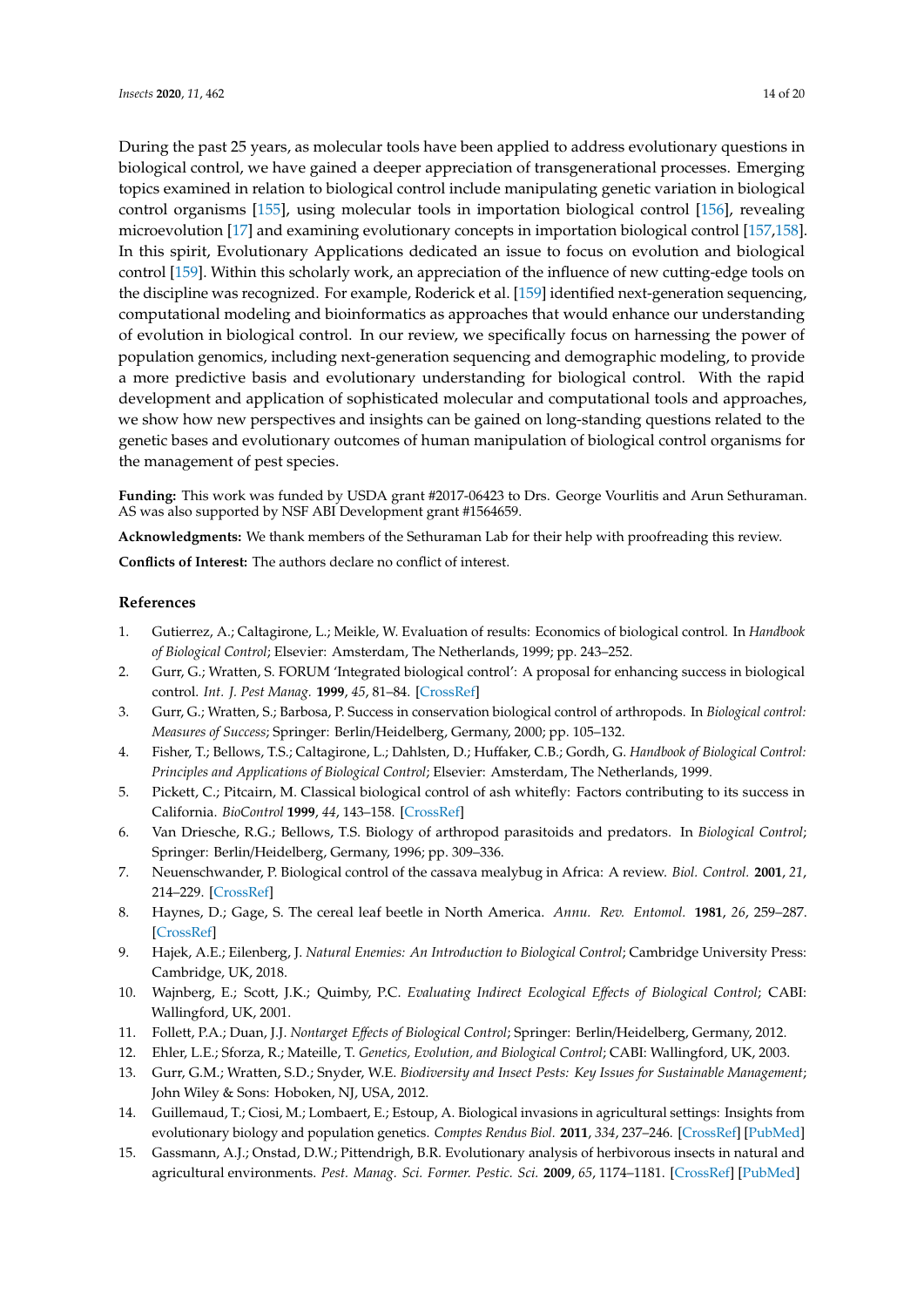- <span id="page-14-0"></span>16. Rius, M.; Bourne, S.; Hornsby, H.G.; Chapman, M.A. Applications of next-generation sequencing to the study of biological invasions. *Curr. Zool.* **2015**, *61*, 488–504. [\[CrossRef\]](http://dx.doi.org/10.1093/czoolo/61.3.488)
- <span id="page-14-1"></span>17. Hufbauer, R.A.; Roderick, G.K. Microevolution in biological control: Mechanisms, patterns, and processes. *Biol. Control* **2005**, *35*, 227–239. [\[CrossRef\]](http://dx.doi.org/10.1016/j.biocontrol.2005.04.004)
- <span id="page-14-2"></span>18. Clausen, C. Introduced parasites and predators of arthropod pests and weeds: A world review. Curculionidae. *US Dep. Agric. Agric. Handb.* **1978**, *480*, 259–276.
- <span id="page-14-3"></span>19. Kajita, Y.; O'Neill, E.M.; Zheng, Y.; Obrycki, J.J.; Weisrock, D.W. A population genetic signature of human releases in an invasive ladybeetle. *Mol. Ecol.* **2012**, *21*, 5473–5483. [\[CrossRef\]](http://dx.doi.org/10.1111/mec.12059)
- <span id="page-14-4"></span>20. Lombaert, E.; Guillemaud, T.; Cornuet, J.-M.; Malausa, T.; Facon, B.; Estoup, A. Bridgehead effect in the worldwide invasion of the biocontrol harlequin ladybird. *PLoS ONE* **2010**, *5*, e9743. [\[CrossRef\]](http://dx.doi.org/10.1371/journal.pone.0009743) [\[PubMed\]](http://www.ncbi.nlm.nih.gov/pubmed/20305822)
- <span id="page-14-5"></span>21. Lombaert, E.; Estoup, A.; Facon, B.; Joubard, B.; Grégoire, J.-C.; Jannin, A.; Blin, A.; Guillemaud, T. Rapid increase in dispersal during range expansion in the invasive ladybird Harmonia axyridis. *J. Evol. Biol.* **2014**, *27*, 508–517. [\[CrossRef\]](http://dx.doi.org/10.1111/jeb.12316)
- <span id="page-14-6"></span>22. Caltagirone, L.; Doutt, R. The history of the vedalia beetle importation to California and its impact on the development of biological control. *Annu. Rev. Entomol.* **1989**, *34*, 1–16. [\[CrossRef\]](http://dx.doi.org/10.1146/annurev.en.34.010189.000245)
- <span id="page-14-7"></span>23. Slatkin, M.; Excoffier, L. Serial founder effects during range expansion: A spatial analog of genetic drift. *Genetics* **2012**, *191*, 171–181. [\[CrossRef\]](http://dx.doi.org/10.1534/genetics.112.139022) [\[PubMed\]](http://www.ncbi.nlm.nih.gov/pubmed/22367031)
- <span id="page-14-8"></span>24. Talamas, E.J.; Herlihy, M.V.; Dieckhoff, C.; Hoelmer, K.A.; Buffington, M.; Bon, M.-C.; Weber, D.C. *Trissolcus japonicus* (Ashmead)(Hymenoptera, Scelionidae) emerges in North America. *J. Hymenopt. Res.* **2015**, *43*, 119. [\[CrossRef\]](http://dx.doi.org/10.3897/JHR.43.4661)
- <span id="page-14-9"></span>25. Estoup, A.; Guillemaud, T. Reconstructing routes of invasion using genetic data: Why, how and so what? *Mol. Ecol.* **2010**, *19*, 4113–4130. [\[CrossRef\]](http://dx.doi.org/10.1111/j.1365-294X.2010.04773.x)
- <span id="page-14-10"></span>26. Calfee, E.; Agra, M.N.; Palacio, M.A.; Ramírez, S.R.; Coop, G. Selection and hybridization shaped the Africanized honey bee invasion of the Americas. *BioRxiv* **2020**. [\[CrossRef\]](http://dx.doi.org/10.1101/2020.03.17.994632)
- <span id="page-14-11"></span>27. Van Lenteren, J. Success in biological control of arthropods by augmentation of natural enemies. In *Biological Control: Measures of Success*; Springer: Berlin/Heidelberg, Germany, 2000; pp. 77–103.
- <span id="page-14-12"></span>28. Elzen, G.W.; King, E.G. Periodic release and manipulation of natural enemies. In *Handbook of Biological Control*; Elsevier: Amsterdam, The Netherlands, 1999; pp. 253–270.
- <span id="page-14-13"></span>29. Van Lenteren, J.C. The state of commercial augmentative biological control: Plenty of natural enemies, but a frustrating lack of uptake. *BioControl* **2012**, *57*, 1–20. [\[CrossRef\]](http://dx.doi.org/10.1007/s10526-011-9395-1)
- <span id="page-14-14"></span>30. Collier, T.; Van Steenwyk, R. A critical evaluation of augmentative biological control. *Biol. Control.* **2004**, *31*, 245–256. [\[CrossRef\]](http://dx.doi.org/10.1016/j.biocontrol.2004.05.001)
- <span id="page-14-15"></span>31. Brewer, M.J.; Nelson, D.J.; Ahern, R.G.; Donahue, J.D.; Prokrym, D.R. Recovery and range expansion of parasitoids (Hymenoptera: Aphelinidae and Braconidae) released for biological control of *Diuraphis noxia* (Homoptera: Aphididae) in Wyoming. *Environ. Entomol.* **2001**, *30*, 578–588. [\[CrossRef\]](http://dx.doi.org/10.1603/0046-225X-30.3.578)
- <span id="page-14-16"></span>32. Louda, S.M.; Kendall, D.; Connor, J.; Simberloff, D. Ecological effects of an insect introduced for the biological control of weeds. *Science* **1997**, *277*, 1088–1090. [\[CrossRef\]](http://dx.doi.org/10.1126/science.277.5329.1088)
- <span id="page-14-17"></span>33. Louda, S.M.; Pemberton, R.; Johnson, M.; Follett, P. Nontarget effects—The Achilles' heel of biological control? Retrospective analyses to reduce risk associated with biocontrol introductions. *Annu. Rev. Entomol.* **2003**, *48*, 365–396. [\[CrossRef\]](http://dx.doi.org/10.1146/annurev.ento.48.060402.102800)
- <span id="page-14-18"></span>34. Simberloff, D.; Stiling, P. How risky is biological control? *Ecology* **1996**, *77*, 1965–1974. [\[CrossRef\]](http://dx.doi.org/10.2307/2265693)
- <span id="page-14-19"></span>35. Wright, S. Isolation by distance. *Genetics* **1943**, *28*, 114.
- <span id="page-14-20"></span>36. Rousset, F. Genetic differentiation and estimation of gene flow from F-statistics under isolation by distance. *Genetics* **1997**, *145*, 1219–1228.
- <span id="page-14-21"></span>37. Aguillon, S.M.; Fitzpatrick, J.W.; Bowman, R.; Schoech, S.J.; Clark, A.G.; Coop, G.; Chen, N. Deconstructing isolation-by-distance: The genomic consequences of limited dispersal. *PLoS Genet.* **2017**, *13*, e1006911. [\[CrossRef\]](http://dx.doi.org/10.1371/journal.pgen.1006911) [\[PubMed\]](http://www.ncbi.nlm.nih.gov/pubmed/28771477)
- <span id="page-14-22"></span>38. Williamson, M.H.; Fitter, A. The characters of successful invaders. *Biol. Conserv.* **1996**, *78*, 163–170. [\[CrossRef\]](http://dx.doi.org/10.1016/0006-3207(96)00025-0)
- <span id="page-14-23"></span>39. Maruyama, T.; Fuerst, P.A. Population bottlenecks and nonequilibrium models in population genetics. II. Number of alleles in a small population that was formed by a recent bottleneck. *Genetics* **1985**, *111*, 675–689. [\[PubMed\]](http://www.ncbi.nlm.nih.gov/pubmed/4054612)
- <span id="page-14-24"></span>40. Cornuet, J.M.; Luikart, G. Description and power analysis of two tests for detecting recent population bottlenecks from allele frequency data. *Genetics* **1996**, *144*, 2001–2014.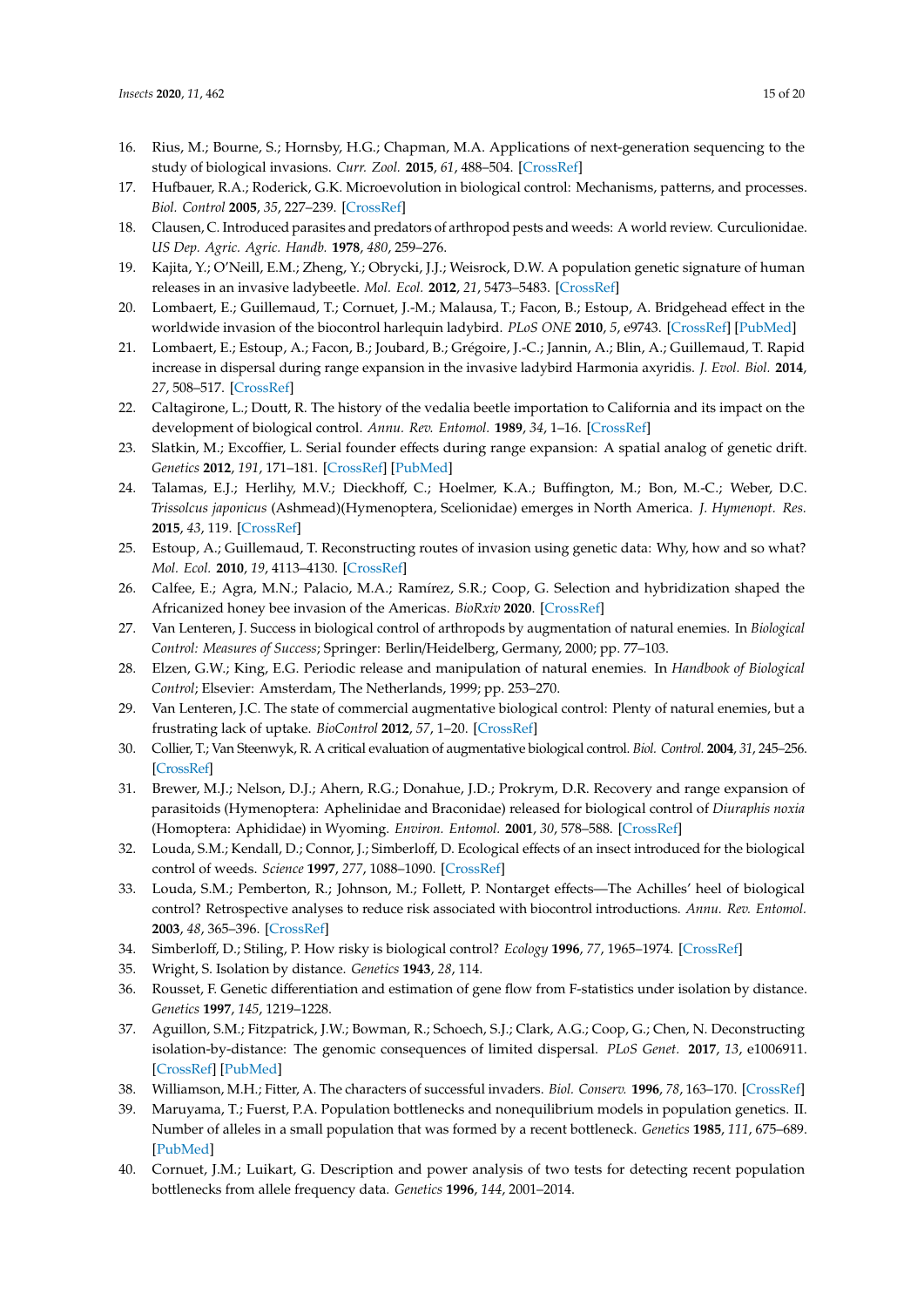- <span id="page-15-0"></span>41. Pritchard, J.K.; Stephens, M.; Donnelly, P. Inference of population structure using multilocus genotype data. *Genetics* **2000**, *155*, 945–959.
- <span id="page-15-1"></span>42. Wu, B.; Liu, N.; Zhao, H. PSMIX: An R package for population structure inference via maximum likelihood method. *BMC Bioinform.* **2006**, *7*, 317.
- <span id="page-15-2"></span>43. Alexander, D.H.; Novembre, J.; Lange, K. Fast model-based estimation of ancestry in unrelated individuals. *Genome Res.* **2009**, *19*, 1655–1664. [\[CrossRef\]](http://dx.doi.org/10.1101/gr.094052.109) [\[PubMed\]](http://www.ncbi.nlm.nih.gov/pubmed/19648217)
- <span id="page-15-3"></span>44. Tang, H.; Peng, J.; Wang, P.; Risch, N.J. Estimation of individual admixture: Analytical and study design considerations. *Genet. Epidemiol. O*ff*. Publ. Int. Genet. Epidemiol. Soc.* **2005**, *28*, 289–301. [\[CrossRef\]](http://dx.doi.org/10.1002/gepi.20064)
- <span id="page-15-4"></span>45. Price, A.L.; Patterson, N.J.; Plenge, R.M.; Weinblatt, M.E.; Shadick, N.A.; Reich, D. Principal components analysis corrects for stratification in genome-wide association studies. *Nat. Genet.* **2006**, *38*, 904–909. [\[CrossRef\]](http://dx.doi.org/10.1038/ng1847)
- <span id="page-15-5"></span>46. Hey, J.; Nielsen, R. Multilocus methods for estimating population sizes, migration rates and divergence time, with applications to the divergence of *Drosophila pseudoobscura* and *D. persimilis*. *Genetics* **2004**, *167*, 747–760. [\[CrossRef\]](http://dx.doi.org/10.1534/genetics.103.024182) [\[PubMed\]](http://www.ncbi.nlm.nih.gov/pubmed/15238526)
- <span id="page-15-6"></span>47. Hey, J.; Nielsen, R. Integration within the Felsenstein equation for improved Markov chain Monte Carlo methods in population genetics. *Proc. Natl. Acad. Sci. USA* **2007**, *104*, 2785–2790. [\[CrossRef\]](http://dx.doi.org/10.1073/pnas.0611164104)
- <span id="page-15-7"></span>48. Hey, J. Isolation with migration models for more than two populations. *Mol. Biol. Evol.* **2010**, *27*, 905–920. [\[CrossRef\]](http://dx.doi.org/10.1093/molbev/msp296)
- <span id="page-15-8"></span>49. Sethuraman, A.; Hey, J. IM a2p–parallel MCMC and inference of ancient demography under the Isolation with migration (IM) model. *Mol. Ecol. Resour.* **2016**, *16*, 206–215. [\[CrossRef\]](http://dx.doi.org/10.1111/1755-0998.12437)
- <span id="page-15-9"></span>50. Beerli, P.; Felsenstein, J. Maximum likelihood estimation of a migration matrix and effective population sizes in n subpopulations by using a coalescent approach. *Proc. Natl. Acad. Sci. USA* **2001**, *98*, 4563–4568. [\[CrossRef\]](http://dx.doi.org/10.1073/pnas.081068098)
- <span id="page-15-10"></span>51. Beerli, P.; Felsenstein, J. Maximum-likelihood estimation of migration rates and effective population numbers in two populations using a coalescent approach. *Genetics* **1999**, *152*, 763–773.
- <span id="page-15-11"></span>52. Beerli, P. MIGRATE-N: Estimation of population sizes and gene flow using the coalescent. 2008. Available online: [popgen.sc.fsu.edu](popgen.sc.fsu.edu/Migrate/Download.html)/Migrate/Download.html (accessed on 1 June 2020).
- <span id="page-15-12"></span>53. Wilson, G.A.; Rannala, B. Bayesian inference of recent migration rates using multilocus genotypes. *Genetics* **2003**, *163*, 1177–1191. [\[PubMed\]](http://www.ncbi.nlm.nih.gov/pubmed/12663554)
- <span id="page-15-13"></span>54. Nielsen, R.; Wakeley, J. Distinguishing migration from isolation: A Markov chain Monte Carlo approach. *Genetics* **2001**, *158*, 885–896. [\[PubMed\]](http://www.ncbi.nlm.nih.gov/pubmed/11404349)
- <span id="page-15-14"></span>55. Kuhner, M.K. LAMARC 2.0: Maximum likelihood and Bayesian estimation of population parameters. *Bioinformatics* **2006**, *22*, 768–770. [\[CrossRef\]](http://dx.doi.org/10.1093/bioinformatics/btk051) [\[PubMed\]](http://www.ncbi.nlm.nih.gov/pubmed/16410317)
- <span id="page-15-15"></span>56. Cornuet, J.-M.; Ravigné, V.; Estoup, A. Inference on population history and model checking using DNA sequence and microsatellite data with the software DIYABC (v1. 0). *BMC Bioinform.* **2010**, *11*, 401. [\[CrossRef\]](http://dx.doi.org/10.1186/1471-2105-11-401)
- <span id="page-15-16"></span>57. Beaumont, M.A. Estimation of population growth or decline in genetically monitored populations. *Genetics* **2003**, *164*, 1139–1160.
- <span id="page-15-17"></span>58. Chen, C.; Forbes, F.; François, O. fastruct: Model-based clustering made faster. *Mol. Ecol. Notes* **2006**, *6*, 980–983. [\[CrossRef\]](http://dx.doi.org/10.1111/j.1471-8286.2006.01527.x)
- <span id="page-15-18"></span>59. Corander, J.; Marttinen, P. Bayesian identification of admixture events using multilocus molecular markers. *Mol. Ecol.* **2006**, *15*, 2833–2843. [\[CrossRef\]](http://dx.doi.org/10.1111/j.1365-294X.2006.02994.x)
- <span id="page-15-19"></span>60. Patterson, N.; Moorjani, P.; Luo, Y.; Mallick, S.; Rohland, N.; Zhan, Y.; Genschoreck, T.; Webster, T.; Reich, D. Ancient admixture in human history. *Genetics* **2012**, *192*, 1065–1093. [\[CrossRef\]](http://dx.doi.org/10.1534/genetics.112.145037)
- <span id="page-15-20"></span>61. Pickrell, J.; Pritchard, J. Inference of population splits and mixtures from genome-wide allele frequency data. *Nat. Preced.* **2012**, *8*. [\[CrossRef\]](http://dx.doi.org/10.1371/journal.pgen.1002967)
- <span id="page-15-21"></span>62. Kuhner, M.K.; Yamato, J.; Felsenstein, J. Maximum likelihood estimation of population growth rates based on the coalescent. *Genetics* **1998**, *149*, 429–434.
- <span id="page-15-22"></span>63. Raj, A.; Stephens, M.; Pritchard, J.K. fastSTRUCTURE: Variational inference of population structure in large SNP data sets. *Genetics* **2014**, *197*, 573–589. [\[CrossRef\]](http://dx.doi.org/10.1534/genetics.114.164350) [\[PubMed\]](http://www.ncbi.nlm.nih.gov/pubmed/24700103)
- <span id="page-15-23"></span>64. Gronau, I.; Hubisz, M.J.; Gulko, B.; Danko, C.G.; Siepel, A. Bayesian inference of ancient human demography from individual genome sequences. *Nat. Genet.* **2011**, *43*, 1031. [\[CrossRef\]](http://dx.doi.org/10.1038/ng.937) [\[PubMed\]](http://www.ncbi.nlm.nih.gov/pubmed/21926973)
- <span id="page-15-24"></span>65. Li, H.; Durbin, R. Fast and accurate long-read alignment with Burrows–Wheeler transform. *Bioinformatics* **2010**, *26*, 589–595. [\[CrossRef\]](http://dx.doi.org/10.1093/bioinformatics/btp698)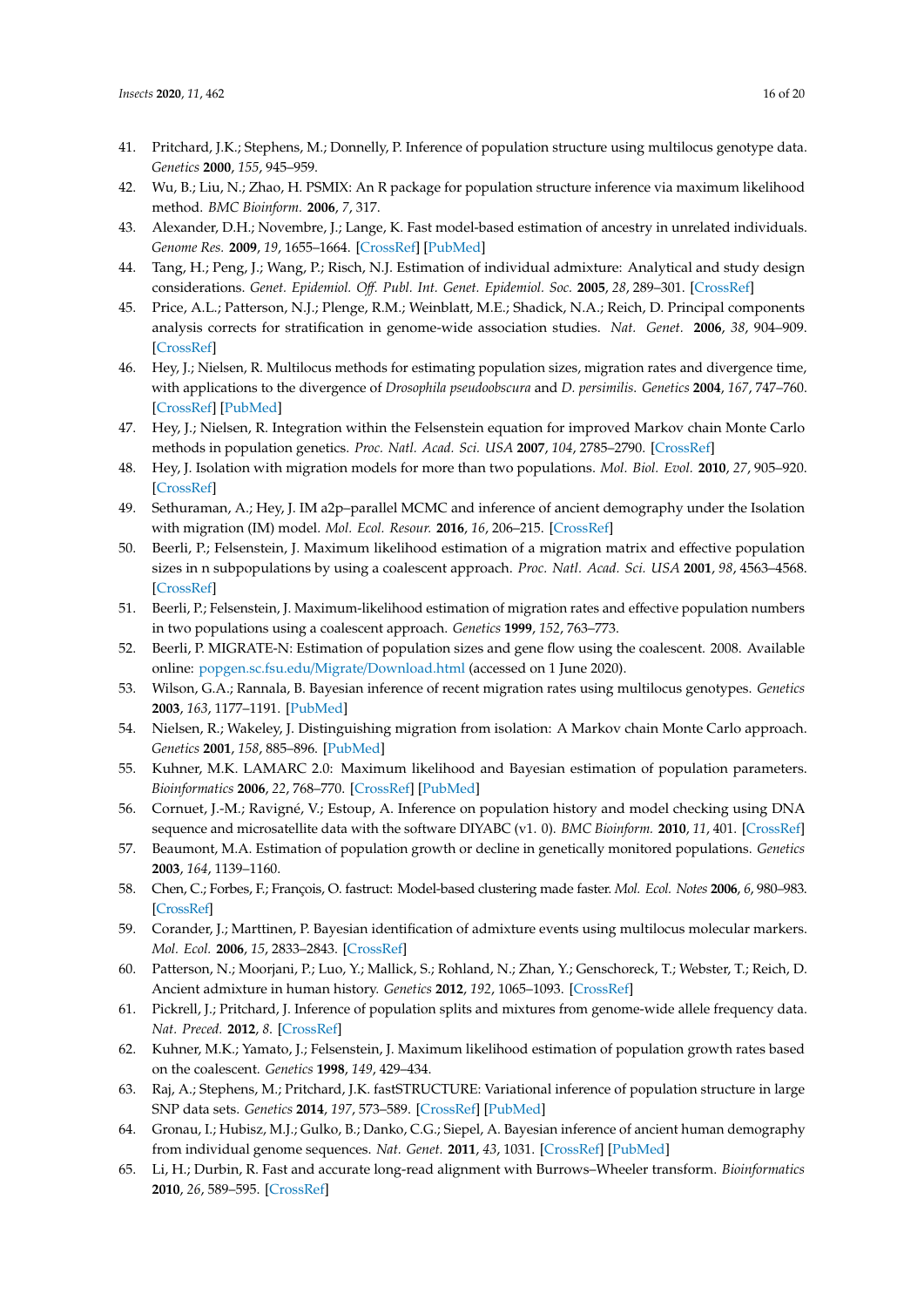- <span id="page-16-0"></span>66. Excoffier, L.; Dupanloup, I.; Huerta-Sánchez, E.; Sousa, V.C.; Foll, M. Robust demographic inference from genomic and SNP data. *PLoS Genet.* **2013**, *9*, e1003905. [\[CrossRef\]](http://dx.doi.org/10.1371/journal.pgen.1003905) [\[PubMed\]](http://www.ncbi.nlm.nih.gov/pubmed/24204310)
- <span id="page-16-1"></span>67. Gutenkunst, R.; Hernandez, R.; Williamson, S.; Bustamante, C. Diffusion approximations for demographic inference: DaDi. *Nat. Preced.* **2010**. [\[CrossRef\]](http://dx.doi.org/10.1038/npre.2010.4594.1)
- <span id="page-16-2"></span>68. Excoffier, C.L.D.W.L. Bayesian computation and model selection in population genetics. *arXiv* **2009**, arXiv:0901.2231.
- <span id="page-16-3"></span>69. Huelsenbeck, J.P.; Andolfatto, P.; Huelsenbeck, E.T. Structurama: Bayesian inference of population structure. *Evol. Bioinform.* **2011**, *7*, EBO-S6761. [\[CrossRef\]](http://dx.doi.org/10.4137/EBO.S6761)
- <span id="page-16-4"></span>70. Sheehan, S.; Harris, K.; Song, Y.S. Estimating variable effective population sizes from multiple genomes: A sequentially Markov conditional sampling distribution approach. *Genetics* **2013**, *194*, 647–662. [\[CrossRef\]](http://dx.doi.org/10.1534/genetics.112.149096)
- <span id="page-16-5"></span>71. Pavlidis, P.; Živković, D.; Stamatakis, A.; Alachiotis, N. SweeD: Likelihood-based detection of selective sweeps in thousands of genomes. *Mol. Biol. Evol.* **2013**, *30*, 2224–2234. [\[CrossRef\]](http://dx.doi.org/10.1093/molbev/mst112)
- <span id="page-16-6"></span>72. DeGiorgio, M.; Huber, C.D.; Hubisz, M.J.; Hellmann, I.; Nielsen, R. SweepFinder2: Increased sensitivity, robustness and flexibility. *Bioinformatics* **2016**, *32*, 1895–1897. [\[CrossRef\]](http://dx.doi.org/10.1093/bioinformatics/btw051)
- <span id="page-16-7"></span>73. Wang, J.; Whitlock, M.C. Estimating effective population size and migration rates from genetic samples over space and time. *Genetics* **2003**, *163*, 429–446.
- <span id="page-16-8"></span>74. Do, C.; Waples, R.S.; Peel, D.; Macbeth, G.; Tillett, B.J.; Ovenden, J.R. NeEstimator v2: Re-implementation of software for the estimation of contemporary effective population size (Ne) from genetic data. *Mol. Ecol. Resour.* **2014**, *14*, 209–214. [\[CrossRef\]](http://dx.doi.org/10.1111/1755-0998.12157)
- <span id="page-16-9"></span>75. Fauvergue, X.; Vercken, E.; Malausa, T.; Hufbauer, R.A. The biology of small, introduced populations, with special reference to biological control. *Evol. Appl.* **2012**, *5*, 424–443. [\[CrossRef\]](http://dx.doi.org/10.1111/j.1752-4571.2012.00272.x)
- 76. Franks, S.J.; Pratt, P.D.; Tsutsui, N.D. The genetic consequences of a demographic bottleneck in an introduced biological control insect. *Conserv. Genet.* **2011**, *12*, 201–211. [\[CrossRef\]](http://dx.doi.org/10.1007/s10592-010-0133-5)
- 77. Estoup, A.; Wilson, I.J.; Sullivan, C.; Cornuet, J.-M.; Moritz, C. Inferring population history from microsatellite and enzyme data in serially introduced cane toads, Bufo marinus. *Genetics* **2001**, *159*, 1671–1687.
- <span id="page-16-10"></span>78. Fowler, S.V.; Peterson, P.; Barrett, D.P.; Forgie, S.; Gleeson, D.M.; Harman, H.; Houliston, G.J.; Smith, L. Investigating the poor performance of heather beetle, *Lochmaea suturalis* (Thompson) (Coleoptera: Chrysomelidae), as a weed biocontrol agent in New Zealand: Has genetic bottlenecking resulted in small body size and poor winter survival? *Biol. Control.* **2015**, *87*, 32–38. [\[CrossRef\]](http://dx.doi.org/10.1016/j.biocontrol.2015.04.015)
- <span id="page-16-11"></span>79. Roy, H.; Wajnberg, E. From biological control to invasion: The ladybird *Harmonia axyridis* as a model species. *BioControl* **2008**, *53*, 1–4. [\[CrossRef\]](http://dx.doi.org/10.1007/s10526-007-9127-8)
- <span id="page-16-12"></span>80. Davidson, A.M.; Jennions, M.; Nicotra, A.B. Do invasive species show higher phenotypic plasticity than native species and, if so, is it adaptive? A meta-analysis. *Ecol. Lett.* **2011**, *14*, 419–431. [\[CrossRef\]](http://dx.doi.org/10.1111/j.1461-0248.2011.01596.x)
- <span id="page-16-13"></span>81. Fischer, M.J.; Havill, N.P.; Brewster, C.C.; Davis, G.A.; Salom, S.M.; Kok, L.T. Field assessment of hybridization between *Laricobius nigrinus* and *L*. *rubidus*, predators of Adelgidae. *Biol. Control.* **2015**, *82*, 1–6. [\[CrossRef\]](http://dx.doi.org/10.1016/j.biocontrol.2014.12.002)
- <span id="page-16-14"></span>82. Tayeh, A.; Hufbauer, R.A.; Estoup, A.; Ravigné, V.; Frachon, L.; Facon, B. Biological invasion and biological control select for different life histories. *Nat. Commun.* **2015**, *6*, 1–5. [\[CrossRef\]](http://dx.doi.org/10.1038/ncomms8268)
- <span id="page-16-15"></span>83. Nielsen, R. Molecular signatures of natural selection. *Annu. Rev. Genet.* **2005**, *39*, 197–218. [\[CrossRef\]](http://dx.doi.org/10.1146/annurev.genet.39.073003.112420) [\[PubMed\]](http://www.ncbi.nlm.nih.gov/pubmed/16285858)
- <span id="page-16-16"></span>84. Phillips, P.C.; Arnold, S.J. Visualizing multivariate selection. *Evolution* **1989**, *43*, 1209–1222. [\[CrossRef\]](http://dx.doi.org/10.1111/j.1558-5646.1989.tb02569.x) [\[PubMed\]](http://www.ncbi.nlm.nih.gov/pubmed/28564514)
- <span id="page-16-17"></span>85. Phillips, C.; Baird, D.; Iline, I.; McNeill, M.; Proffitt, J.; Goldson, S.; Kean, J. East meets west: Adaptive evolution of an insect introduced for biological control. *J. Appl. Ecol.* **2008**, *45*, 948–956. [\[CrossRef\]](http://dx.doi.org/10.1111/j.1365-2664.2008.01461.x)
- <span id="page-16-19"></span>86. Dlugosch, K.M.; Parker, I.M. Founding events in species invasions: Genetic variation, adaptive evolution, and the role of multiple introductions. *Mol. Ecol.* **2008**, *17*, 431–449. [\[CrossRef\]](http://dx.doi.org/10.1111/j.1365-294X.2007.03538.x)
- 87. Kolbe, J.J.; Glor, R.E.; Schettino, L.R.; Lara, A.C.; Larson, A.; Losos, J.B. Genetic variation increases during biological invasion by a Cuban lizard. *Nature* **2004**, *431*, 177–181. [\[CrossRef\]](http://dx.doi.org/10.1038/nature02807)
- <span id="page-16-18"></span>88. Turner, K.G.; Hufbauer, R.A.; Rieseberg, L.H. Rapid evolution of an invasive weed. *New Phytol.* **2014**, *202*, 309–321. [\[CrossRef\]](http://dx.doi.org/10.1111/nph.12634)
- <span id="page-16-20"></span>89. Goldson, S.; Wratten, S.; Ferguson, C.; Gerard, P.; Barratt, B.; Hardwick, S.; McNeill, M.; Phillips, C.; Popay, A.; Tylianakis, J.; et al. If and when successful classical biological control fails. *Biol. Control.* **2014**, *72*, 76–79. [\[CrossRef\]](http://dx.doi.org/10.1016/j.biocontrol.2014.02.012)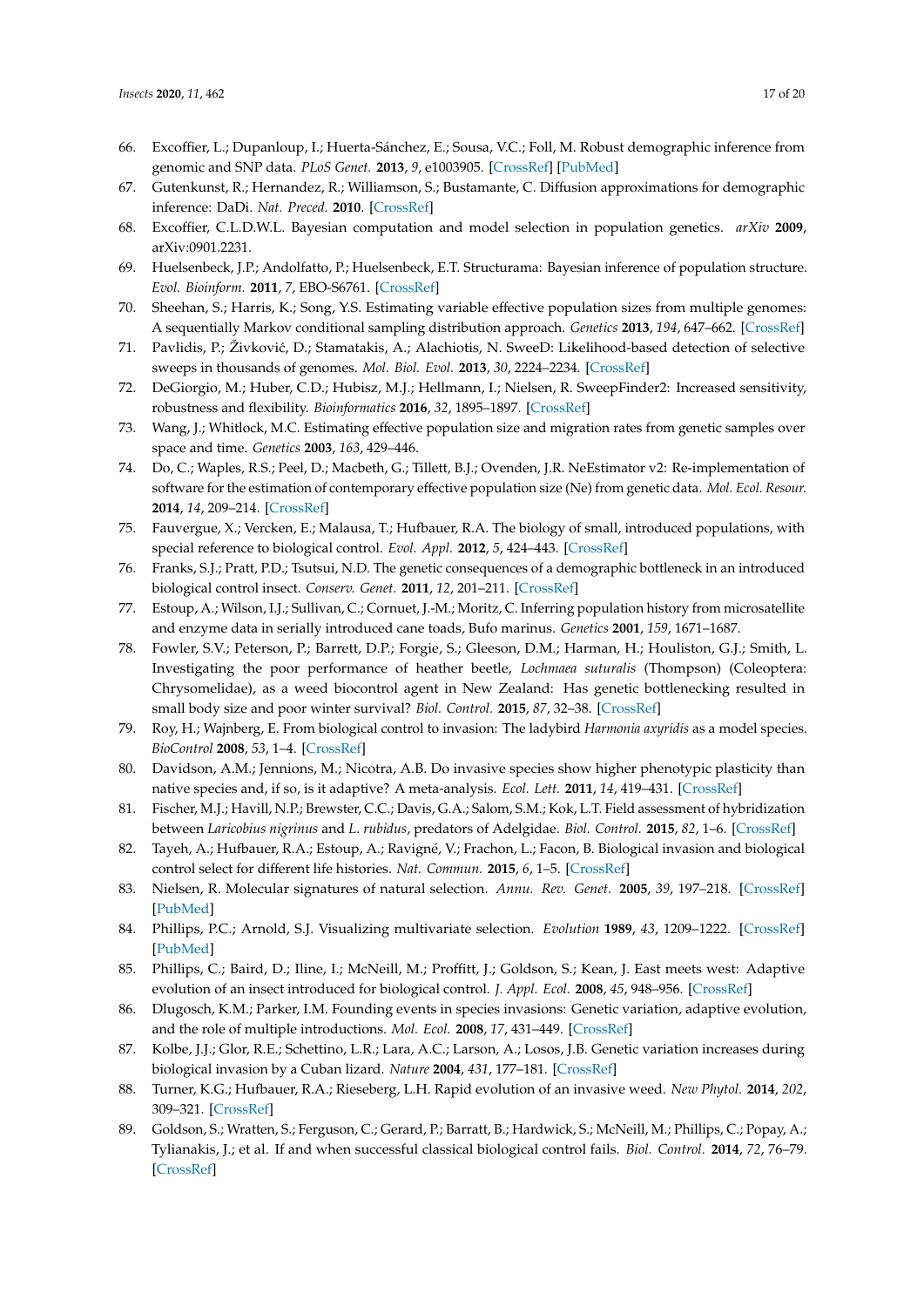- <span id="page-17-0"></span>90. Biondi, A.; Desneux, N.; Siscaro, G.; Zappalà, L. Using organic-certified rather than synthetic pesticides may not be safer for biological control agents: Selectivity and side effects of 14 pesticides on the predator *Orius laevigatus*. *Chemosphere* **2012**, *87*, 803–812. [\[CrossRef\]](http://dx.doi.org/10.1016/j.chemosphere.2011.12.082)
- <span id="page-17-1"></span>91. Heimpel, G.E.; Asplen, M.K. A 'Goldilocks' hypothesis for dispersal of biological control agents. *BioControl* **2011**, *56*, 441–450. [\[CrossRef\]](http://dx.doi.org/10.1007/s10526-011-9381-7)
- <span id="page-17-2"></span>92. Welch, J.J.; Jiggins, C.D. Standing and flowing: The complex origins of adaptive variation. *Mol. Ecol.* **2014**, *23*, 3935–3937. [\[CrossRef\]](http://dx.doi.org/10.1111/mec.12859)
- <span id="page-17-3"></span>93. Cruickshank, T.E.; Hahn, M.W. Reanalysis suggests that genomic islands of speciation are due to reduced diversity, not reduced gene flow. *Mol. Ecol.* **2014**, *23*, 3133–3157. [\[CrossRef\]](http://dx.doi.org/10.1111/mec.12796) [\[PubMed\]](http://www.ncbi.nlm.nih.gov/pubmed/24845075)
- <span id="page-17-4"></span>94. Hufbauer, R.A.; Szucs, M.; Kasyon, E.; Youngberg, C.; Koontz, M.J.; Richards, C.; Tuff, T.; Melbourne, B.A. Three types of rescue can avert extinction in a changing environment. *Proc. Natl. Acad. Sci. USA* **2015**, *112*, 10557–10562. [\[CrossRef\]](http://dx.doi.org/10.1073/pnas.1504732112) [\[PubMed\]](http://www.ncbi.nlm.nih.gov/pubmed/26240320)
- <span id="page-17-5"></span>95. Hufbauer, R.; Rutschmann, A.; Serrate, B.; Vermeil de Conchard, H.; Facon, B. Role of propagule pressure in colonization success: Disentangling the relative importance of demographic, genetic and habitat effects. *J. Evol. Biol.* **2013**, *26*, 1691–1699. [\[CrossRef\]](http://dx.doi.org/10.1111/jeb.12167)
- <span id="page-17-6"></span>96. Facon, B.; Hufbauer, R.A.; Tayeh, A.; Loiseau, A.; Lombaert, E.; Vitalis, R.; Guillemaud, T.; Lundgren, J.G.; Estoup, A. Inbreeding depression is purged in the invasive insect *Harmonia axyridis*. *Curr. Biol.* **2011**, *21*, 424–427. [\[CrossRef\]](http://dx.doi.org/10.1016/j.cub.2011.01.068) [\[PubMed\]](http://www.ncbi.nlm.nih.gov/pubmed/21333536)
- <span id="page-17-7"></span>97. Obrycki, J.J.; Krafsur, E.S.; Bogran, C.E.; Gomez, L.E.; Cave, R.E. Comparative studies of three populations of the lady beetle predator *Hippodamia convergens* (Coleoptera: Coccinellidae). *Fla. Entomol.* **2001**, *84*, 55–62. [\[CrossRef\]](http://dx.doi.org/10.2307/3496663)
- <span id="page-17-14"></span>98. Sethuraman, A.; Janzen, F.J.; Obrycki, J. Population genetics of the predatory lady beetle *Hippodamia convergens*. *Biol. Control.* **2015**, *84*, 1–10. [\[CrossRef\]](http://dx.doi.org/10.1016/j.biocontrol.2015.01.002)
- <span id="page-17-17"></span>99. Turgeon, J.; Tayeh, A.; Facon, B.; Lombaert, E.; De Clercq, P.; Berkvens, N.; Lundgren, J.; Estoup, A. Experimental evidence for the phenotypic impact of admixture between wild and biocontrol Asian ladybird (Harmonia axyridis) involved in the European invasion. *J. Evol. Biol.* **2011**, *24*, 1044–1052. [\[CrossRef\]](http://dx.doi.org/10.1111/j.1420-9101.2011.02234.x)
- 100. Szucs, M.; Schaffner, U.; Price, W.J.; Schwarzländer, M. Post-introduction evolution in the biological control agent *Longitarsus jacobaeae* (Coleoptera: Chrysomelidae). *Evol. Appl.* **2012**, *5*, 858–868. [\[CrossRef\]](http://dx.doi.org/10.1111/j.1752-4571.2012.00264.x)
- <span id="page-17-8"></span>101. Havill, N.P.; Davis, G.; Mausel, D.L.; Klein, J.; McDonald, R.; Jones, C.; Fischer, M.; Salom, S.; Caccone, A. Hybridization between a native and introduced predator of Adelgidae: An unintended result of classical biological control. *Biol. Control.* **2012**, *63*, 359–369. [\[CrossRef\]](http://dx.doi.org/10.1016/j.biocontrol.2012.08.001)
- <span id="page-17-9"></span>102. Hedrick, P.W. Adaptive introgression in animals: Examples and comparison to new mutation and standing variation as sources of adaptive variation. *Mol. Ecol.* **2013**, *22*, 4606–4618. [\[CrossRef\]](http://dx.doi.org/10.1111/mec.12415)
- <span id="page-17-10"></span>103. Arnold, M.L.; Martin, N.H. Adaptation by introgression. *J. Biol.* **2009**, *8*, 82. [\[CrossRef\]](http://dx.doi.org/10.1186/jbiol176) [\[PubMed\]](http://www.ncbi.nlm.nih.gov/pubmed/19833002)
- <span id="page-17-11"></span>104. Lenormand, T. Gene flow and the limits to natural selection. *Trends Ecol. Evol.* **2002**, *17*, 183–189. [\[CrossRef\]](http://dx.doi.org/10.1016/S0169-5347(02)02497-7)
- <span id="page-17-12"></span>105. Rhymer, J.M.; Simberloff, D. Extinction by hybridization and introgression. *Annu. Rev. Ecol. Syst.* **1996**, *27*, 83–109. [\[CrossRef\]](http://dx.doi.org/10.1146/annurev.ecolsys.27.1.83)
- <span id="page-17-13"></span>106. Blackburn, T.M.; Lockwood, J.L.; Cassey, P. The influence of numbers on invasion success. *Mol. Ecol.* **2015**, *24*, 1942–1953. [\[CrossRef\]](http://dx.doi.org/10.1111/mec.13075) [\[PubMed\]](http://www.ncbi.nlm.nih.gov/pubmed/25641210)
- <span id="page-17-15"></span>107. Grenier, C.; Summerhays, B.; Cartmill, R.; Martinez, T.; Saisho, R.; Rothenberg, A.; Scott, J.; Obrycki, J.; Sethuraman, A. Lack of phenotypic variation in larval utilization of pea aphids in populations of the ladybeetle *Hippodamia convergens*. *bioRxiv* **2019**, 740506. [\[CrossRef\]](http://dx.doi.org/10.1101/740506)
- <span id="page-17-16"></span>108. Stiling, P.; Cornelissen, T. What makes a successful biocontrol agent? A meta-analysis of biological control agent performance. *Biol. Control* **2005**, *34*, 236–246. [\[CrossRef\]](http://dx.doi.org/10.1016/j.biocontrol.2005.02.017)
- 109. Gilbert, K.J.; Whitlock, M.C. Evaluating methods for estimating local effective population size with and without migration. *Evolution* **2015**, *69*, 2154–2166. [\[CrossRef\]](http://dx.doi.org/10.1111/evo.12713)
- <span id="page-17-18"></span>110. Tribolium Genome Sequencing Consortium. The genome of the model beetle and pest *Tribolium castaneum*. *Nature* **2008**, *452*, 949–955. [\[CrossRef\]](http://dx.doi.org/10.1038/nature06784)
- <span id="page-17-19"></span>111. Keeling, C.I.; Yuen, M.M.; Liao, N.Y.; Docking, T.R.; Chan, S.K.; Taylor, G.A.; Palmquist, D.L.; Jackman, S.D.; Nguyen, A.; Li, M.; et al. Draft genome of the mountain pine beetle, *Dendroctonus ponderosae* Hopkins, a major forest pest. *Genome Biol.* **2013**, *14*, R27. [\[CrossRef\]](http://dx.doi.org/10.1186/gb-2013-14-3-r27)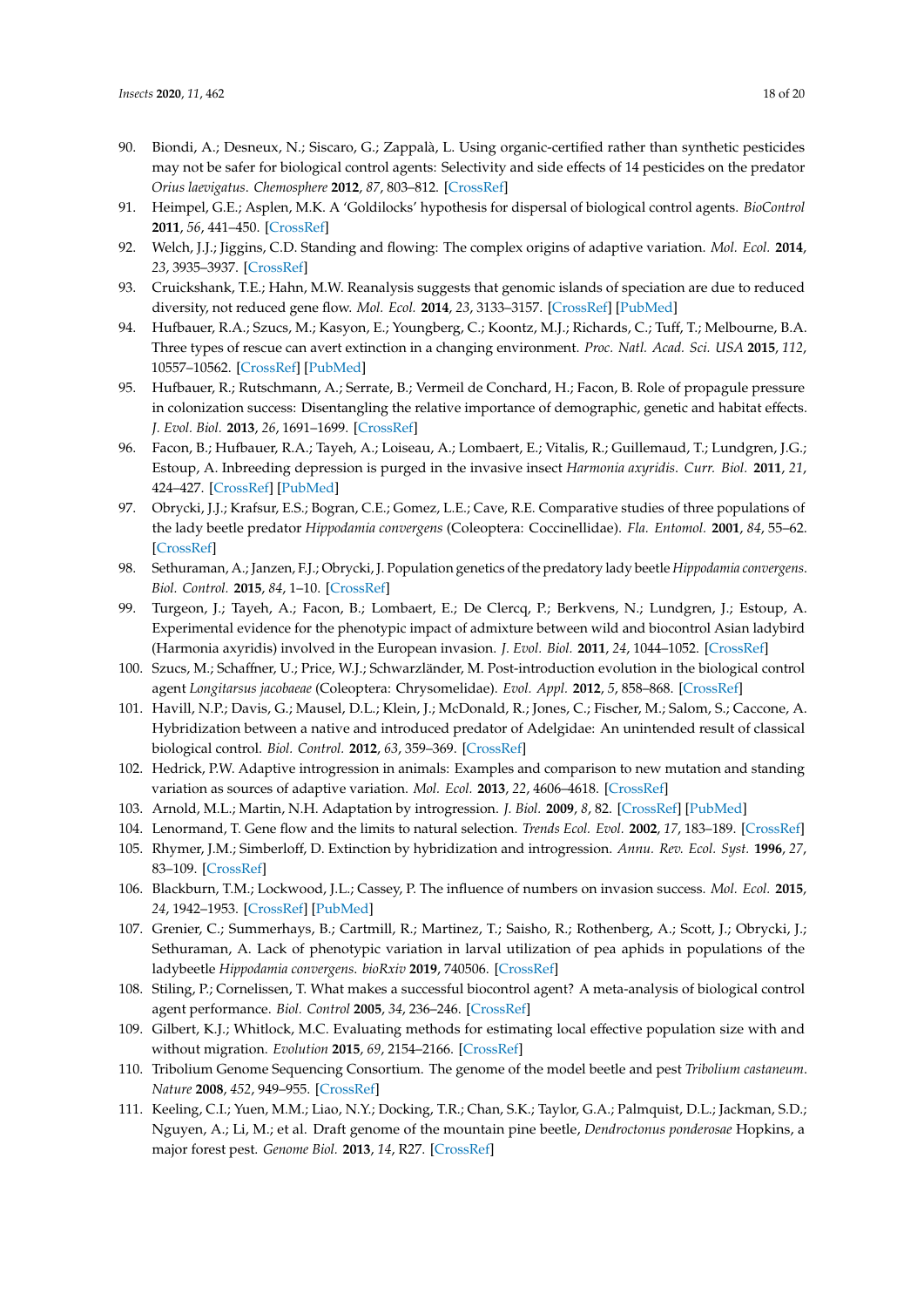- <span id="page-18-0"></span>112. Qi, X.; Zhang, L.; Han, Y.; Ren, X.; Huang, J.; Chen, H. De novo transcriptome sequencing and analysis of *Coccinella septempunctata* L. in non-diapause, diapause and diapause-terminated states to identify diapause-associated genes. *BMC Genom.* **2015**, *16*, 1086. [\[CrossRef\]](http://dx.doi.org/10.1186/s12864-015-2309-3)
- <span id="page-18-1"></span>113. Kim, M.J.; Wan, X.; Kim, I. Complete mitochondrial genome of the seven-spotted lady beetle, *Coccinella septempunctata* (Coleoptera: Coccinellidae). *Mitochondrial DNA* **2012**, *23*, 179–181. [\[CrossRef\]](http://dx.doi.org/10.3109/19401736.2012.668901) [\[PubMed\]](http://www.ncbi.nlm.nih.gov/pubmed/22515209)
- <span id="page-18-2"></span>114. Sork, V.; Aitken, S.; Dyer, R.; Eckert, A.; Legendre, P.; Neale, D. Putting the landscape into the genomics of trees: Approaches for understanding local adaptation and population responses to changing climate. *Tree Genet. Genomes* **2013**, *9*, 901–911. [\[CrossRef\]](http://dx.doi.org/10.1007/s11295-013-0596-x)
- <span id="page-18-3"></span>115. Joost, S.; Vuilleumier, S.; Jensen, J.D.; Schoville, S.; Leempoel, K.; Stucki, S.; Widmer, I.; Melodelima, C.; Rolland, J.; Manel, S. Uncovering the genetic basis of adaptive change: On the intersection of landscape genomics and theoretical population genetics. *Mol. Ecol.* **2013**, *22*, 3659–3665. [\[CrossRef\]](http://dx.doi.org/10.1111/mec.12352) [\[PubMed\]](http://www.ncbi.nlm.nih.gov/pubmed/24003454)
- <span id="page-18-4"></span>116. Schwartz, M.K.; McKelvey, K.S.; Cushman, S.A.; Luikart, G. Landscape genomics: A brief perspective. In *Spatial Complexity, Informatics, and Wildlife Conservation*; Springer: Berlin/Heidelberg, Germany, 2010; pp. 165–174.
- <span id="page-18-5"></span>117. Gurr, G.; Wratten, S. *Biological control: Measures of Success*; Springer: Berlin/Heidelberg, Germany, 2000.
- <span id="page-18-6"></span>118. Wajnberg, E. Measuring genetic variation in natural enemies used for biological control: Why and how. *Genet. Evol. Biol. Control* **2004**, 19–37. [\[CrossRef\]](http://dx.doi.org/10.1079/9780851997353.0019)
- <span id="page-18-7"></span>119. Roderick, G. Tracing the origin of pests and natural enemies: Genetic and statistical approaches. *Genet. Evol. Biol. Control* **2004**, 97–112. [\[CrossRef\]](http://dx.doi.org/10.1079/9780851997353.0097)
- <span id="page-18-9"></span><span id="page-18-8"></span>120. Nielsen, R.; Beaumont, M.A. Statistical inferences in phylogeography. *Mol. Ecol.* **2009**, *18*, 1034–1047. [\[CrossRef\]](http://dx.doi.org/10.1111/j.1365-294X.2008.04059.x)
- 121. Felsenstein, J. Accuracy of coalescent likelihood estimates: Do we need more sites, more sequences, or more loci? *Mol. Biol. Evol.* **2006**, *23*, 691–700. [\[CrossRef\]](http://dx.doi.org/10.1093/molbev/msj079)
- <span id="page-18-10"></span>122. Li, H.; Qu, W.; Obrycki, J.J.; Meng, L.; Zhou, X.; Chu, D.; Li, B. Optimizing Sample Size for Population Genomic Study in a Global Invasive Lady Beetle, *Harmonia axyridis*. *Insects* **2020**, *11*, 290. [\[CrossRef\]](http://dx.doi.org/10.3390/insects11050290)
- <span id="page-18-11"></span>123. Thomas, G.W.; Dohmen, E.; Hughes, D.S.; Murali, S.C.; Poelchau, M.; Glastad, K.; Anstead, C.A.; Ayoub, N.A.; Batterham, P.; Bellair, M.; et al. Gene content evolution in the arthropods. *Genome Biol.* **2020**, *21*, 1–14. [\[CrossRef\]](http://dx.doi.org/10.1186/s13059-019-1925-7)
- <span id="page-18-12"></span>124. Davey, J.W.; Hohenlohe, P.A.; Etter, P.D.; Boone, J.Q.; Catchen, J.M.; Blaxter, M.L. Genome-wide genetic marker discovery and genotyping using next-generation sequencing. *Nat. Rev. Genet.* **2011**, *12*, 499–510. [\[CrossRef\]](http://dx.doi.org/10.1038/nrg3012)
- <span id="page-18-13"></span>125. Andrews, K.R.; Good, J.M.; Miller, M.R.; Luikart, G.; Hohenlohe, P.A. Harnessing the power of RADseq for ecological and evolutionary genomics. *Nat. Rev. Genet.* **2016**, *17*, 81. [\[CrossRef\]](http://dx.doi.org/10.1038/nrg.2015.28) [\[PubMed\]](http://www.ncbi.nlm.nih.gov/pubmed/26729255)
- <span id="page-18-14"></span>126. Schlötterer, C.; Tobler, R.; Kofler, R.; Nolte, V. Sequencing pools of individuals—Mining genome-wide polymorphism data without big funding. *Nat. Rev. Genet.* **2014**, *15*, 749–763. [\[CrossRef\]](http://dx.doi.org/10.1038/nrg3803) [\[PubMed\]](http://www.ncbi.nlm.nih.gov/pubmed/25246196)
- <span id="page-18-15"></span>127. Sethuraman, A.; Janzen, F.J.; Rubio, M.A.; Vasquez, Y.; Obrycki, J.J. Demographic histories of three predatory lady beetles reveal complex patterns of diversity and population size change in the United States. *Insect Sci.* **2018**, *25*, 1065–1079. [\[CrossRef\]](http://dx.doi.org/10.1111/1744-7917.12481) [\[PubMed\]](http://www.ncbi.nlm.nih.gov/pubmed/28503842)
- <span id="page-18-16"></span>128. McKenna, A.; Hanna, M.; Banks, E.; Sivachenko, A.; Cibulskis, K.; Kernytsky, A.; Garimella, K.; Altshuler, D.; Gabriel, S.; Daly, M.; et al. The Genome Analysis Toolkit: A MapReduce framework for analyzing next-generation DNA sequencing data. *Genome Res.* **2010**, *20*, 1297–1303. [\[CrossRef\]](http://dx.doi.org/10.1101/gr.107524.110)
- <span id="page-18-17"></span>129. Danecek, P.; Auton, A.; Abecasis, G.; Albers, C.A.; Banks, E.; DePristo, M.A.; Handsaker, R.E.; Lunter, G.; Marth, G.T.; Sherry, S.T.; et al. The variant call format and VCFtools. *Bioinformatics* **2011**, *27*, 2156–2158. [\[CrossRef\]](http://dx.doi.org/10.1093/bioinformatics/btr330)
- <span id="page-18-18"></span>130. Li, H.; Handsaker, B.; Wysoker, A.; Fennell, T.; Ruan, J.; Homer, N.; Marth, G.; Abecasis, G.; Durbin, R. The sequence alignment/map format and SAMtools. *Bioinformatics* **2009**, *25*, 2078–2079. [\[CrossRef\]](http://dx.doi.org/10.1093/bioinformatics/btp352)
- <span id="page-18-19"></span>131. Barnett, D.W.; Garrison, E.K.; Quinlan, A.R.; Strömberg, M.P.; Marth, G.T. BamTools: A C++ API and toolkit for analyzing and managing BAM files. *Bioinformatics* **2011**, *27*, 1691–1692. [\[CrossRef\]](http://dx.doi.org/10.1093/bioinformatics/btr174)
- <span id="page-18-20"></span>132. Catchen, J.M.; Amores, A.; Hohenlohe, P.; Cresko, W.; Postlethwait, J.H. Stacks: Building and genotyping loci de novo from short-read sequences. *G3 GenesGenomesGenet.* **2011**, *1*, 171–182. [\[CrossRef\]](http://dx.doi.org/10.1534/g3.111.000240)
- <span id="page-18-21"></span>133. Goecks, J.; Nekrutenko, A.; Taylor, J.; Galaxy Team. Galaxy: A comprehensive approach for supporting accessible, reproducible, and transparent computational research in the life sciences. *Genome Biol.* **2010**, *11*, R86. [\[CrossRef\]](http://dx.doi.org/10.1186/gb-2010-11-8-r86)
- <span id="page-18-22"></span>134. Blankenberg, D.; Kuster, G.V.; Coraor, N.; Ananda, G.; Lazarus, R.; Mangan, M.; Nekrutenko, A.; Taylor, J. Galaxy: A web-based genome analysis tool for experimentalists. *Curr. Protoc. Mol. Biol.* **2010**, *89*, 10–19. [\[CrossRef\]](http://dx.doi.org/10.1002/0471142727.mb1910s89)
- <span id="page-18-23"></span>135. Pfeifer, B.; Wittelsbürger, U.; Ramos-Onsins, S.E.; Lercher, M.J. PopGenome: An efficient Swiss army knife for population genomic analyses in R. *Mol. Biol. Evol.* **2014**, *31*, 1929–1936. [\[CrossRef\]](http://dx.doi.org/10.1093/molbev/msu136) [\[PubMed\]](http://www.ncbi.nlm.nih.gov/pubmed/24739305)